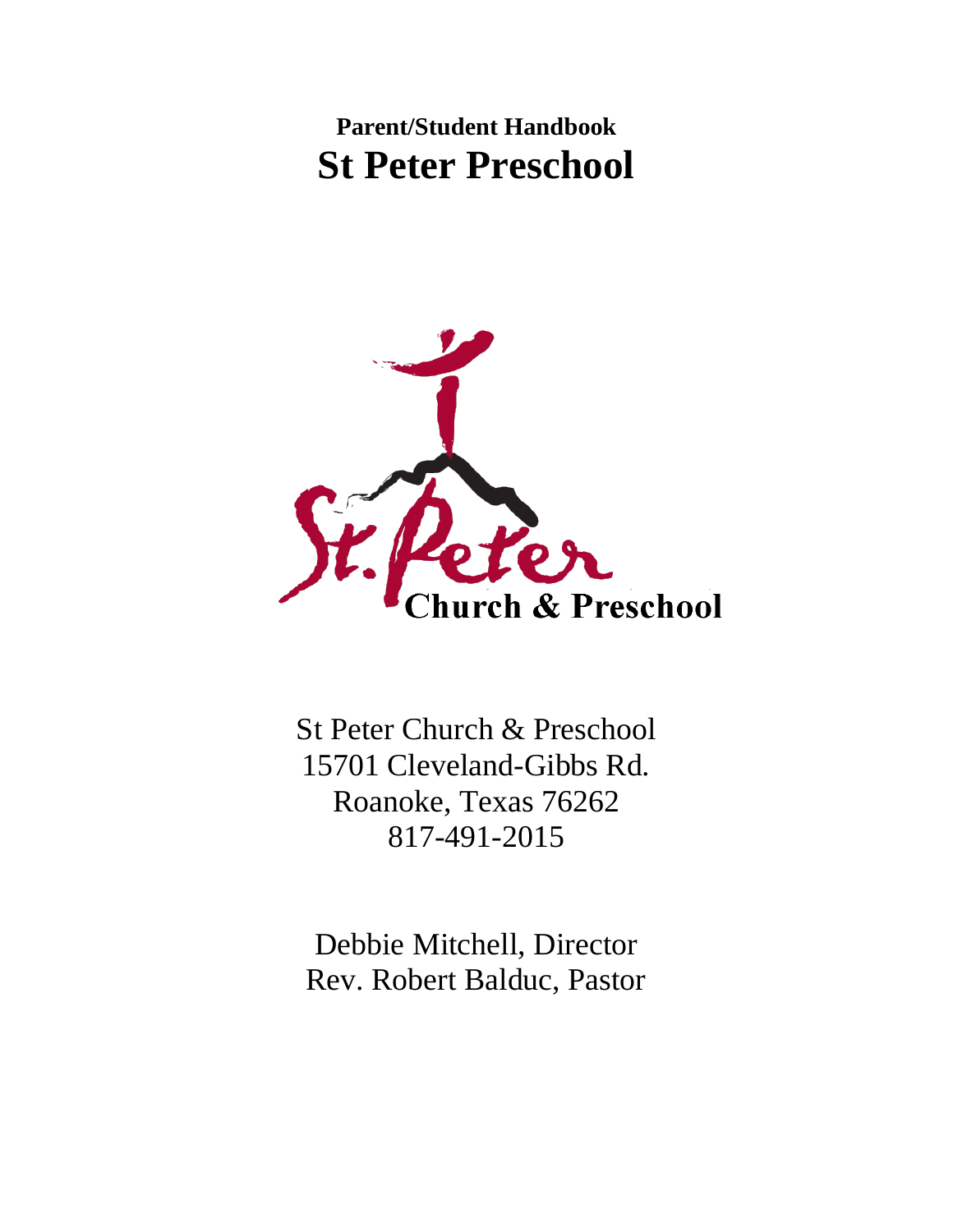# **TABLE OF CONTENTS**

| NAP POLICY |  |
|------------|--|
|            |  |
|            |  |
|            |  |
|            |  |
|            |  |
|            |  |
|            |  |
|            |  |
|            |  |
|            |  |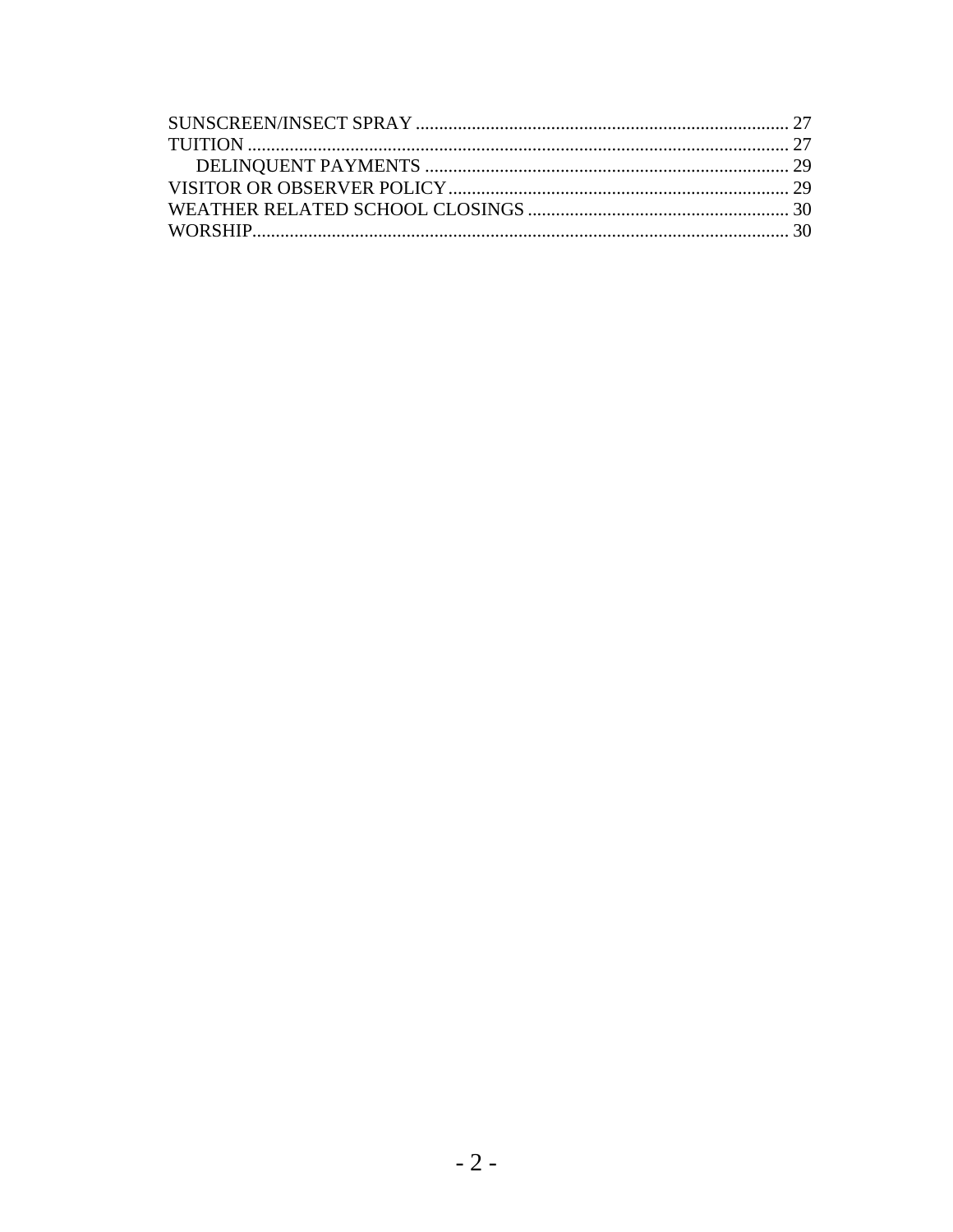#### **WHAT IS UNIQUE IN LUTHERAN EDUCATION**

<span id="page-3-0"></span>"Train up a child in the way he should go and when he is old he will not depart from it." (Proverbs 22:6)

God is addressing this passage of Scripture to parents, not to the church or to Christian schools. It is the goal of St Peter Preschool to assist parents in this task, through the proper application of Law and Gospel, the two ways God reveals Himself to His people. Law and Gospel – both are important; both are God's Word; both must be taught. It is the Gospel which is the pre-eminent teaching of the Christian church for it is the power of God.

The Law of God, as founded in the Ten Commandments, provides the framework for a structured, disciplined, and moral perspective necessary for community living and growth in the educational task.

The Gospel is the "good news" of forgiveness of sins and reconciliation based on the redeeming work of Jesus Christ, God's Son. As people who have received the Gospel and forgiveness from God, we live empowered by Him to forgive each other.

As well as teaching the Law of God and Gospel of Jesus Christ, St. Peter Preschool, instructs students in the core subjects: mathematics, language (spelling, reading, grammar, writing), and social studies. St. Peter Preschool enriches core knowledge through experiential learning in science, fine arts, and kinesthetic arts. Each student is encouraged to use all his or her talents and abilities to realize his or her greatest potential.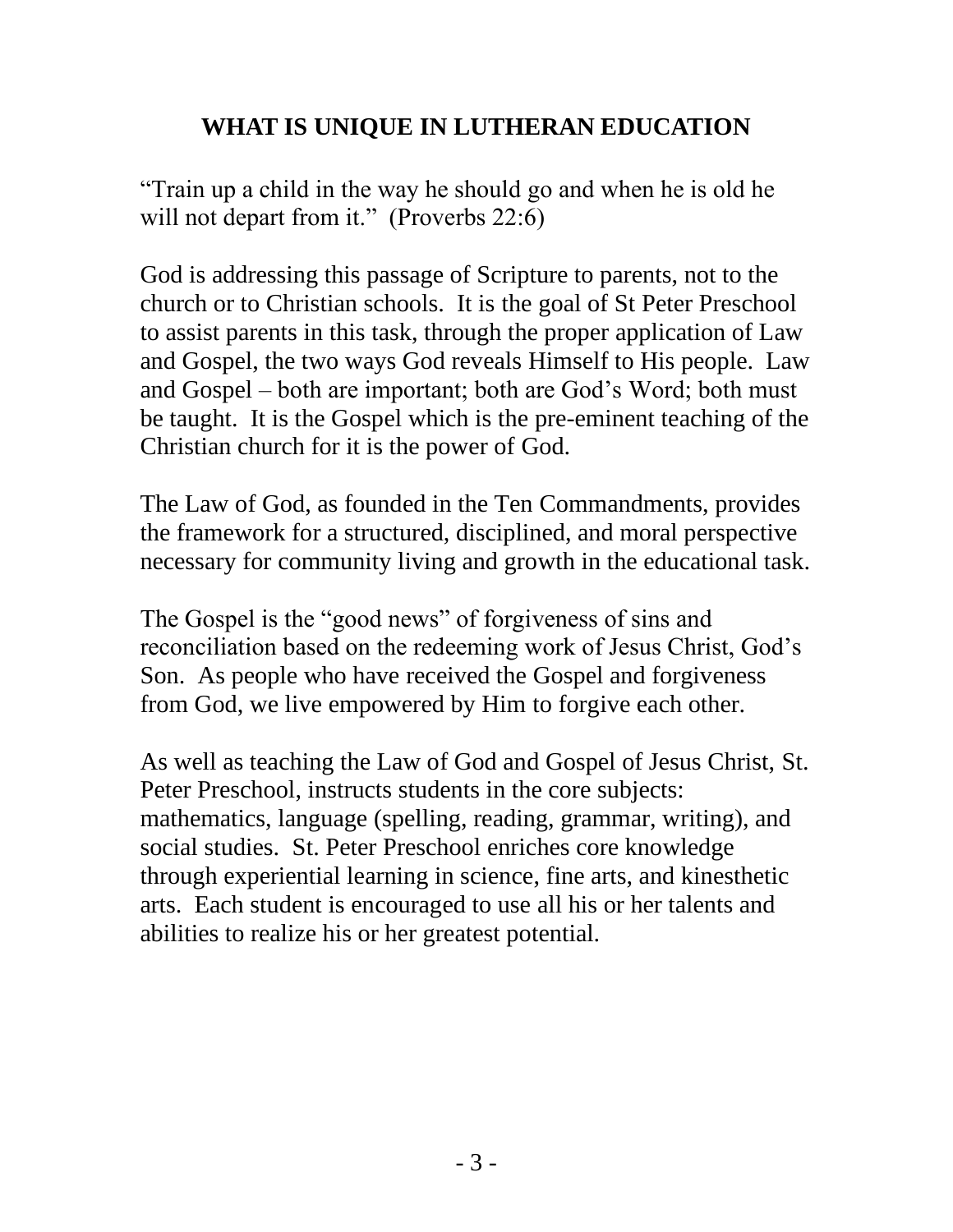#### **PHILOSOPHY**

<span id="page-4-0"></span>St. Peter Preschool is a Christian school encompassing ages 2 years old to Pre-K. It is owned by St. Peter Church and operated as a Christian Ministry for the children and as an Outreach Ministry to the community.

The purpose of St. Peter Preschool is to provide a Christian education that nurtures children of the congregation and community. The faculty of St. Peter Preschool is committed to caring for the whole family.

We, at St. Peter Church & Preschool, are committed to Jesus Christ, His Teaching, and His principles for Christian living.

This Christian educational program will provide opportunities for each child to grow aesthetically, emotionally, intellectually, physically, socially, and spiritually. St. Peter Preschool strives to promote a self-image of successful and responsible Christian living in each child.

Jesus said to them,

"Let the little children come to me, and do not hinder them, for the kingdom of God belongs to such as these" And he took the children in his arms, put his hands on them and blessed them.

(Mark 10:14,16)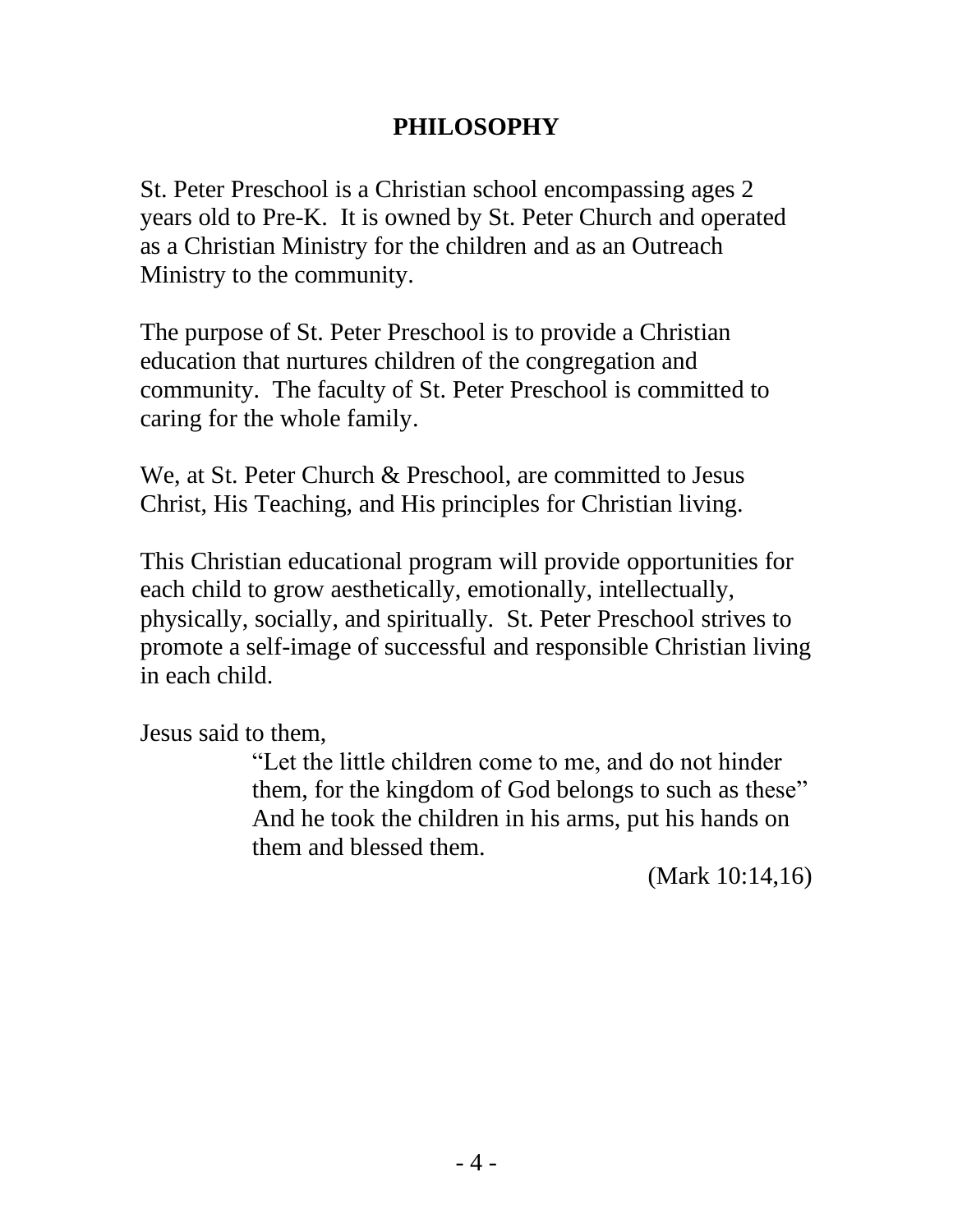## **CORE VALUES**

## <span id="page-5-0"></span>*SCHOLARS*

St. Peter Preschool will provide programs grounded in excellence to develop the academic, artistic, and athletic talents of all learners.

- We believe that a passion for learning extends beyond the classroom.
- We believe that life-long learners find solutions to present and future challenges.
- We believe that knowledge is a result of critical and creative thinking about life experiences and core subject topics.
- We believe that knowledge is constructed through studentcentered, problem-based learning approaches.
- We believe that students need academic and physical fitness for healthy, successful living.

### *SERVANTS*

St. Peter Preschool will provide opportunities for service to others in Christ's name within and beyond the Christian community.

- We believe that service enriches the spiritual life of those who serve and of those being served.
- We believe that serving alongside others deepens relationships and fosters unity within the student body.
- We believe that serving others is the heart of leadership and builds strong character in the life of the individual.
- We believe that good works are necessary as the "fruit of faith" in the life of a Christian, but good works are not necessary for salvation.

## *SAINTS*

St. Peter Preschool will foster a Christ-centered culture that develops spiritual maturity in the lives of its students.

• We believe that in Christ alone there is salvation by grace alone (*sola gratia*), through faith alone (*sola fide*), on the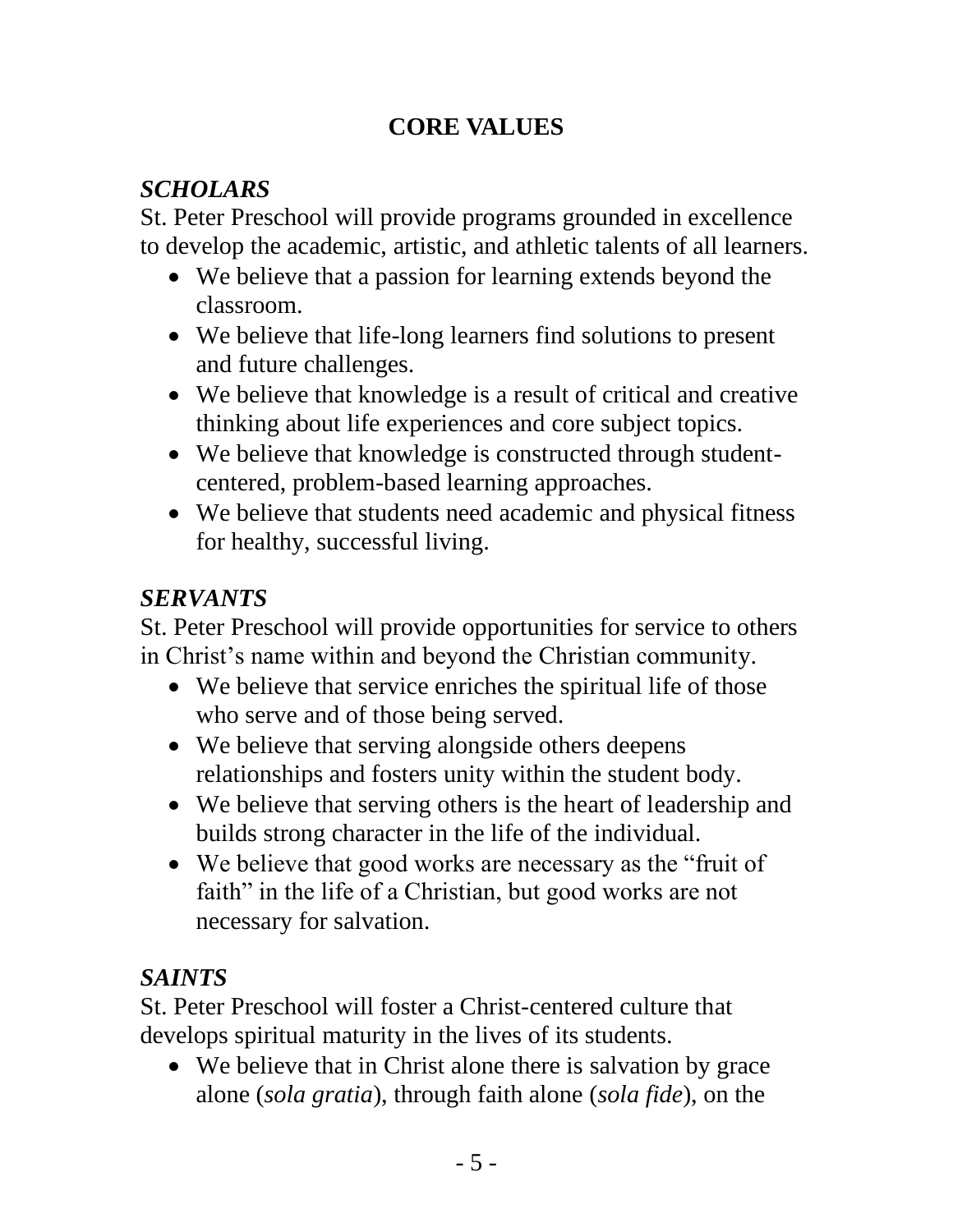basis of Scripture alone (*sola scriptura*). To share this message with the world is the mission of the church and the reason for its existence.

- We believe there is one holy Christian church that is made up of all believers in Jesus Christ. It is not to be identified with any institution or denomination, for it can be found wherever the Gospel is preached and the Sacraments administered.
- We believe all Christians are members of the church, and they are all members of the royal priesthood of all believers.
- We believe Scripture alone stands as the final standard of the Gospel. But, we also believe confidence in the reliability of the Bible is not possible apart from faith in Jesus Christ. Christians believe what the Scriptures teach because they first believe in Jesus Christ. Christ is the object of faith, not the Bible.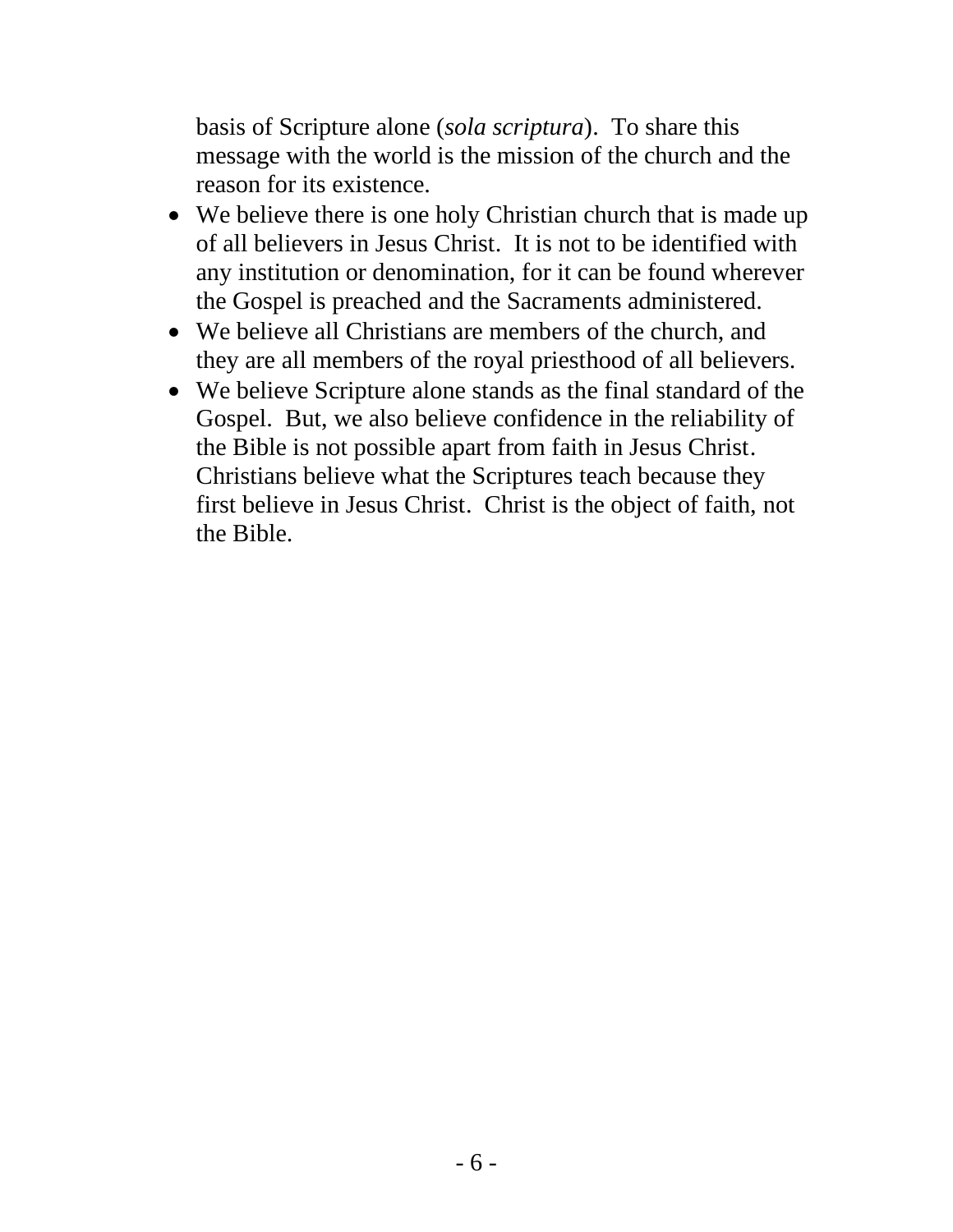#### <span id="page-7-0"></span>**POLICIES AND PROCEDURES (LISTED IN ALPHABETICAL ORDER)**

#### **ABSENCES**

<span id="page-7-1"></span>If your child will be absent, please call the school office (817-491- 2015) any time after 8:00 a.m. You may leave a message (child's name, teacher, and reason for absence) at the reception desk, if calling before 8:00 a.m. Or, send written communication to the school prior to the expected absence. Absences cannot be made up on an alternate day, and absences are not reimbursed.

#### **ABUSE POLICY**

<span id="page-7-2"></span>Staff members are required by law to report suspected abuse or neglect. Abuse may be physical, sexual, or emotional and may include neglect. If child abuse or neglect is suspected or identified, staff members are required by law to report the suspected neglect to Child Protective Services (CPS). The child abuse hotline is: 800-252-5400.

All staff members are required to participate in at least one clock hour of annual training focusing on the prevention, recognition, and reporting of child abuse and neglect. Additionally, St. Peter Preschool is continually improving, researching, and communicating methods for increasing staff and parent awareness of issues regarding child abuse and neglect, including warning signs that a child may be a victim of abuse or neglect; methods for increasing staff and parent awareness of prevention techniques for child abuse and neglect; strategies for coordination between St. Peter Preschool and appropriate community organizations; and actions that the parent of a child who is a victim of abuse or neglect should take to obtain assistance and intervention. Some methods of communication may include St. Peter Courier,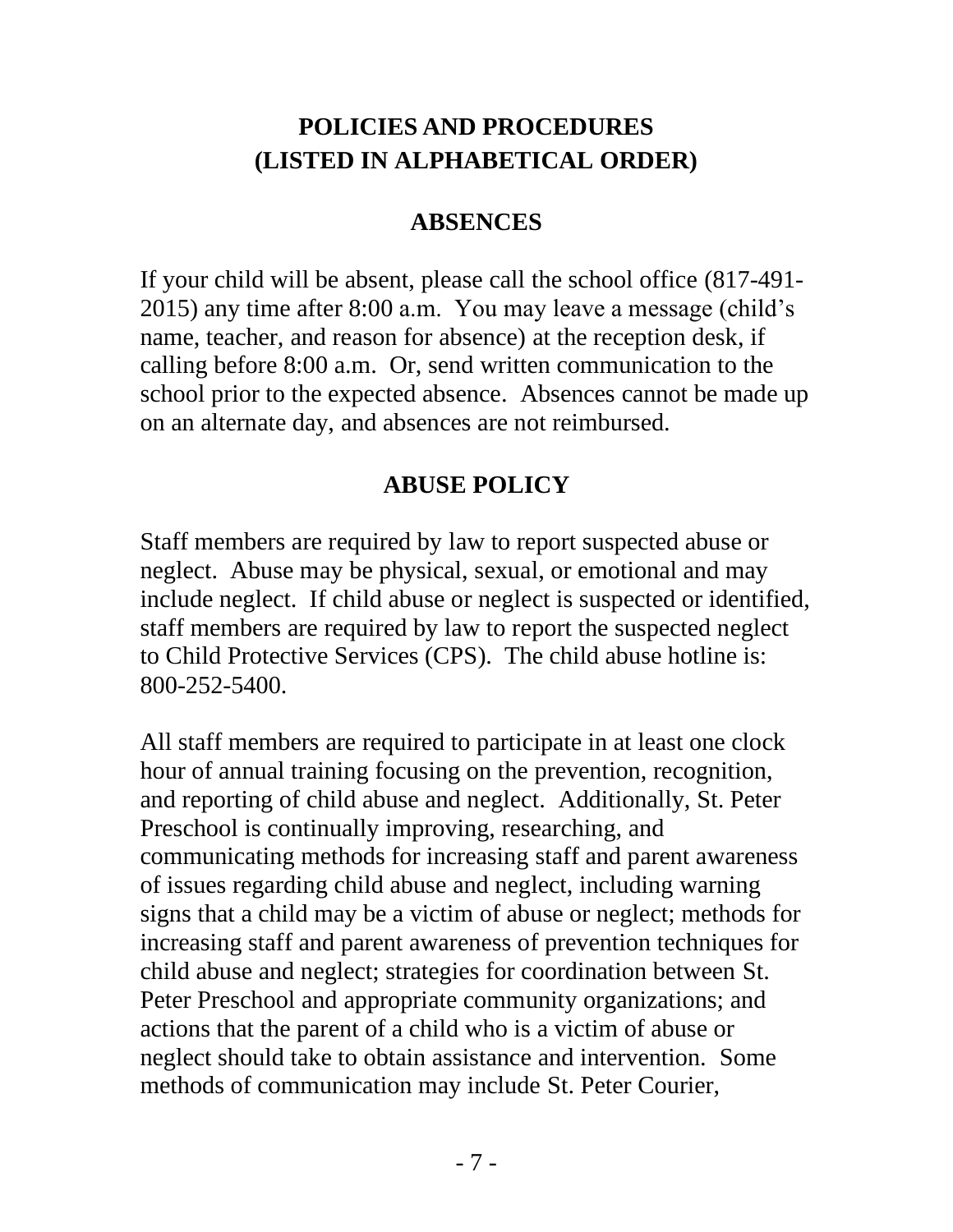newsletters, pamphlets, and information at parent orientations. Information may also be found on the school's bulletin board in the main hallway.

#### **ADMISSION POLICY**

<span id="page-8-0"></span>St. Peter Preschool is owned and operated by St. Peter Church. The school is part of the St. Peter Church Educational Ministries. Admission is based on availability of space and the child's ability to profit from the educational and spiritual services the faculty and staff endeavors to provide.

First consideration shall be given to current St. Peter Preschool students and the children of St. Peter Church members. Second consideration shall be given to siblings of St. Peter Preschool children currently enrolled.

St. Peter Preschool is not equipped to serve children having specialized disciplinary and some educational needs. For more information, please visit the Director to discuss your child's specific need.

#### **ALLERGIES**

<span id="page-8-1"></span>If your child has a food allergy (peanuts, strawberries, etc.) please inform the teacher. The office will need to have a note from the doctor stating the allergy in the child's folder. The note will need to be updated at the start of each applicable year. If the doctor has prescribed allergy medication such as an "Epi Pen," the medication must be kept available for use at the school. Fill out the Medication Release Form and submit with the prescribed allergy medication.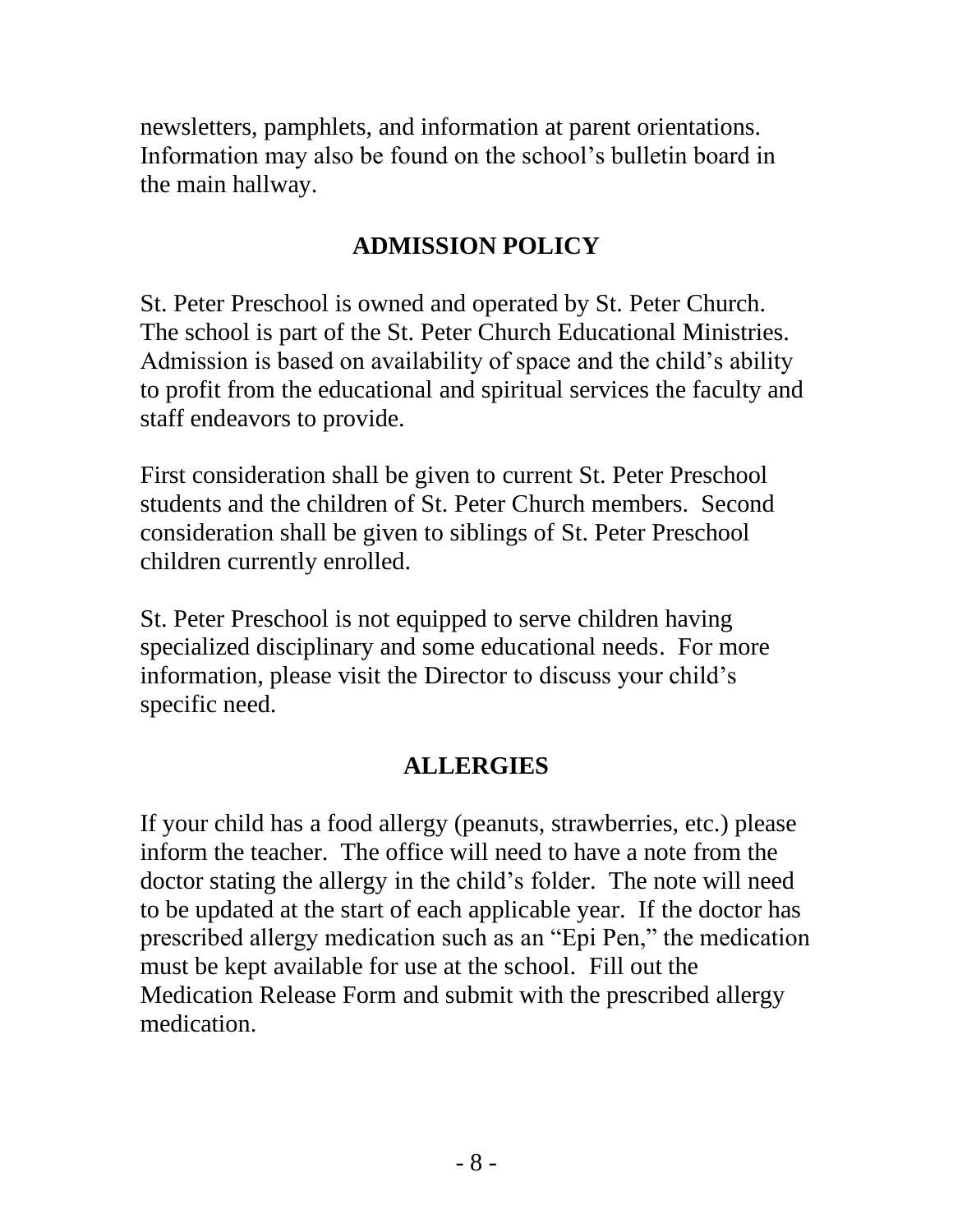If your child is allergic to milk, or lactose intolerant, the classroom teacher should be informed, and the office will need to keep on file a note from the doctor stating this allergy. The note needs to be updated at the start of each applicable school year.

If your child has any medication allergies, note the allergy on the medical section of the Application Packet.

## **ARRIVAL AND PICK-UP PROCEDURES**

# <span id="page-9-1"></span><span id="page-9-0"></span>**ARRIVAL**

For the purposes of this policy, "the adult" is defined as the parent, guardian, or designated adult.

**Preschool**: St. Peter Preschool will open at 8:45 a.m. for all preschool children. Enter through the main entrance. The adult will escort the child to their classroom. The adult will locate the sign in/out log and sign the child in. **After 9:00 a.m.**, the adult must locate a school official who will escort the child to his or her classroom and sign the child in.

# <span id="page-9-2"></span>**PICK-UP**

For the purposes of this policy, "the adult" is defined as the parent, guardian, or designated adult.

Children may be released to a **designated adult** with written permission from the parent prior to the school day. In case of an emergency, the parent may call the school office to designate an adult for pick-up. Picture identification is required for the designated adult.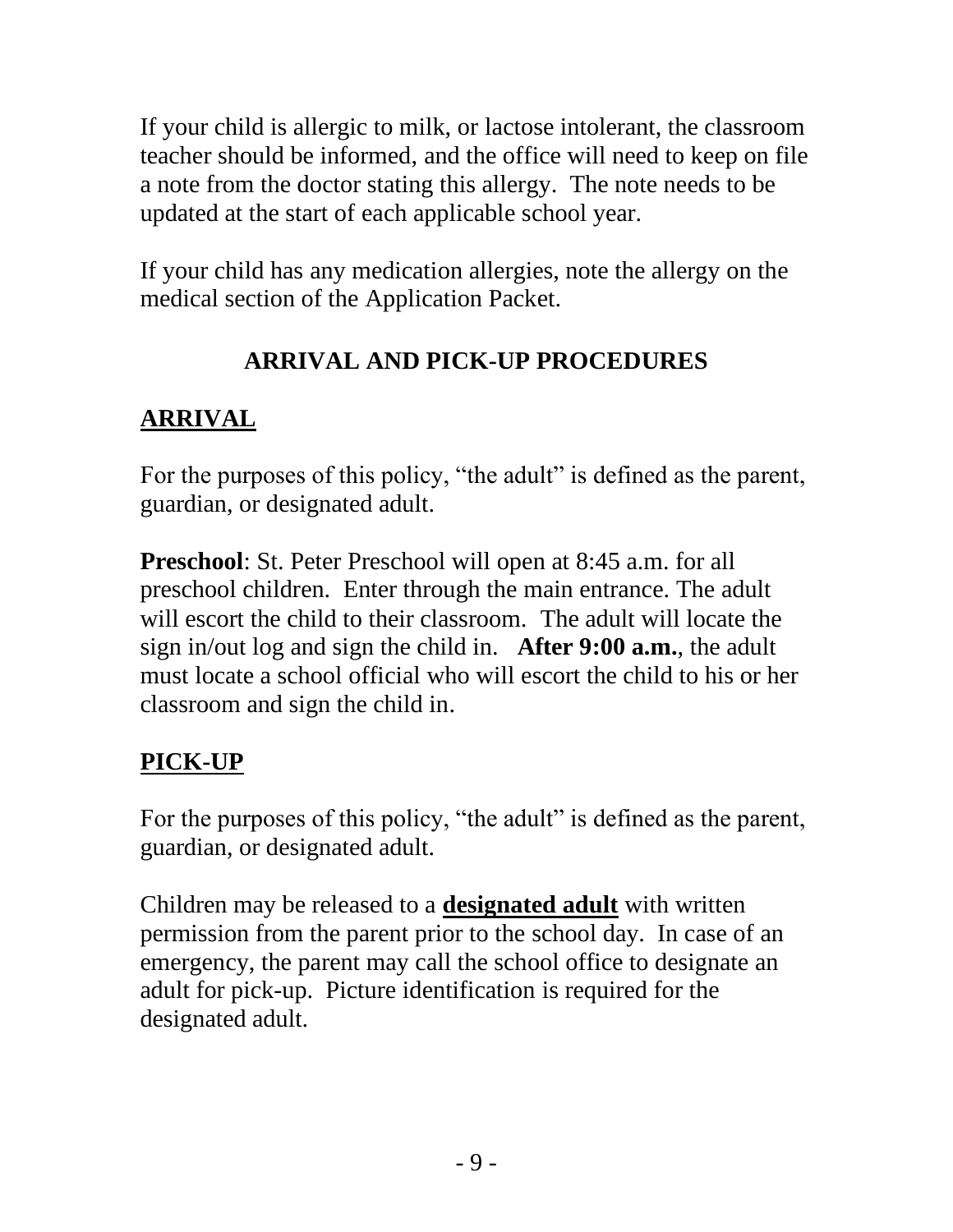**Preschool:** Pick-up for all preschool children will start at 2:00 p.m. A child will **NOT** be released without verification at the "Check-In" desk. The adult will proceed to the child's classroom, locate the sign in/out log and sign the child out. At 2:16 p.m., a fee (\$15.00 plus \$1.00 per each additional minute) will be charged for late pick-up.

<span id="page-10-0"></span>\*See also, **Late Arrivals / Pick-ups**

### **BIRTHDAYS**

If your child would like to celebrate his / her birthday at school, coordinate a time and day with your classroom teacher. Only store-bought items with an ingredient list may be shared with classmates. We encourage healthy snacks for celebration or alternate celebration ideas (e.g. pencils, stickers). Invitations to birthday parties and other events and thank you notes may be distributed via school folders only if the entire class is included.

### **BREASTFEEDING**

<span id="page-10-1"></span>Breastfeeding supports optimal health and development. Breastfeeding mothers have the right to breastfeed or provide breast milk for their child while at St. Peter Preschool. St. Peter Preschool provides comfortable seating for nursing mothers in the women's restroom.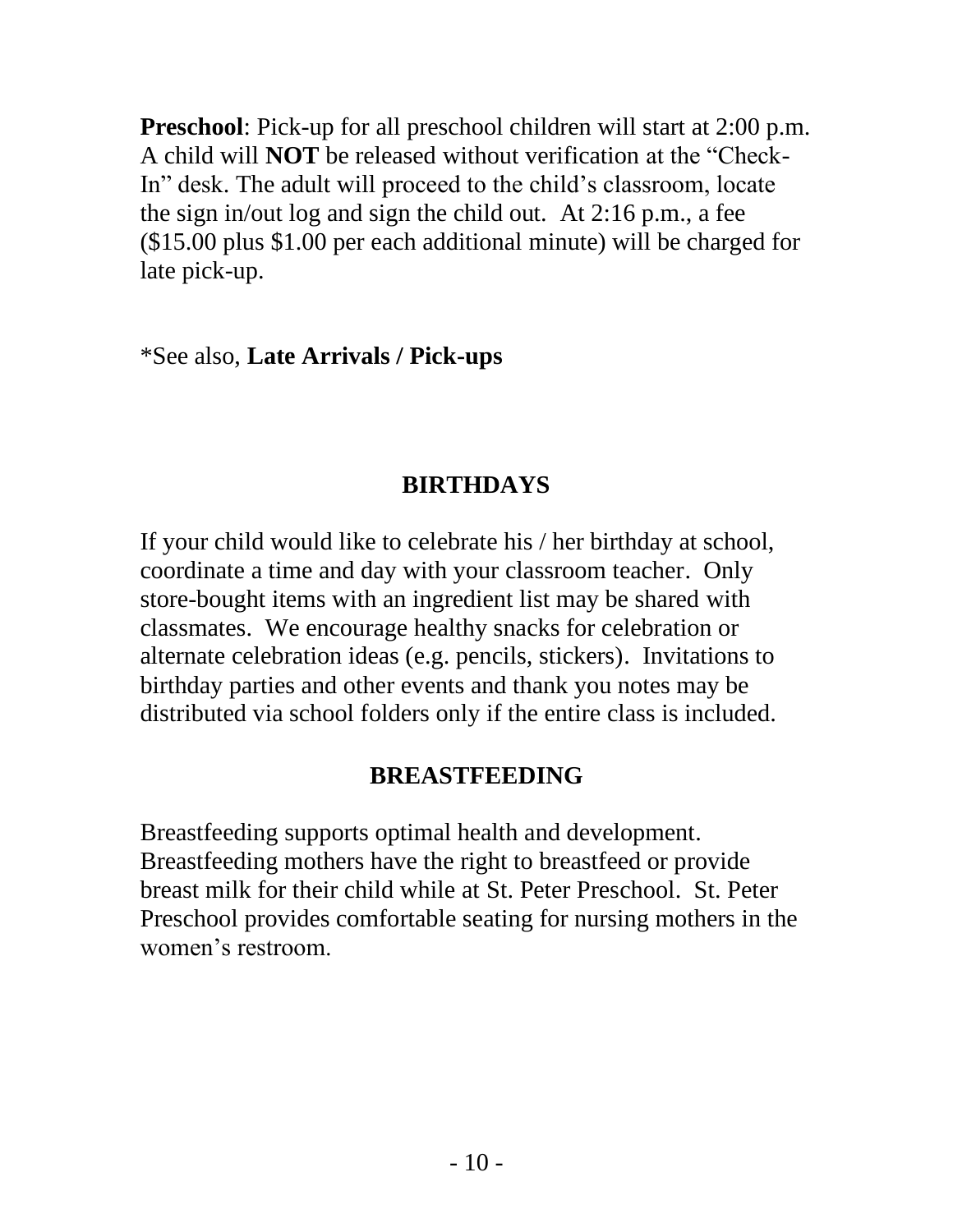#### **CELL PHONE USE**

<span id="page-11-0"></span>Keeping your child safe is our priority. Refrain from using a cell phone during drop off, pick-up, and volunteer times. Do not use a cell phone while driving in the parking lot.

#### **CHANGE OF ADDRESS**

<span id="page-11-1"></span>Please inform the school office immediately of a change of address, email address, phone numbers, or emergency contacts. Changes must be made in writing and given to the Director.

#### **CONTACTING DFPS**

<span id="page-11-2"></span>To contact the local licensing office for the Department of Family and Protective Services, you may visit the website at [www.dfps.state.tx.us](http://www.dfps.state.tx.us/) or call the local office at 817-321-8604 Monday through Friday from 8:00 a.m.-5:00 p.m.

### **CURRICULUM**

<span id="page-11-3"></span>The curriculum includes those subjects commonly taught in schools as set forth by the State of Texas, Texas Education Agency in addition to daily Religion instruction. A strong emphasis is placed on traditional academic subjects.

Play is the young child's work. Play is at the heart of the early childhood curriculum. Play is how children learn and improve gross motor development, numbers, science, music, religion, social studies, language development, art, and motor perception. Children will follow a routine. The day will consist of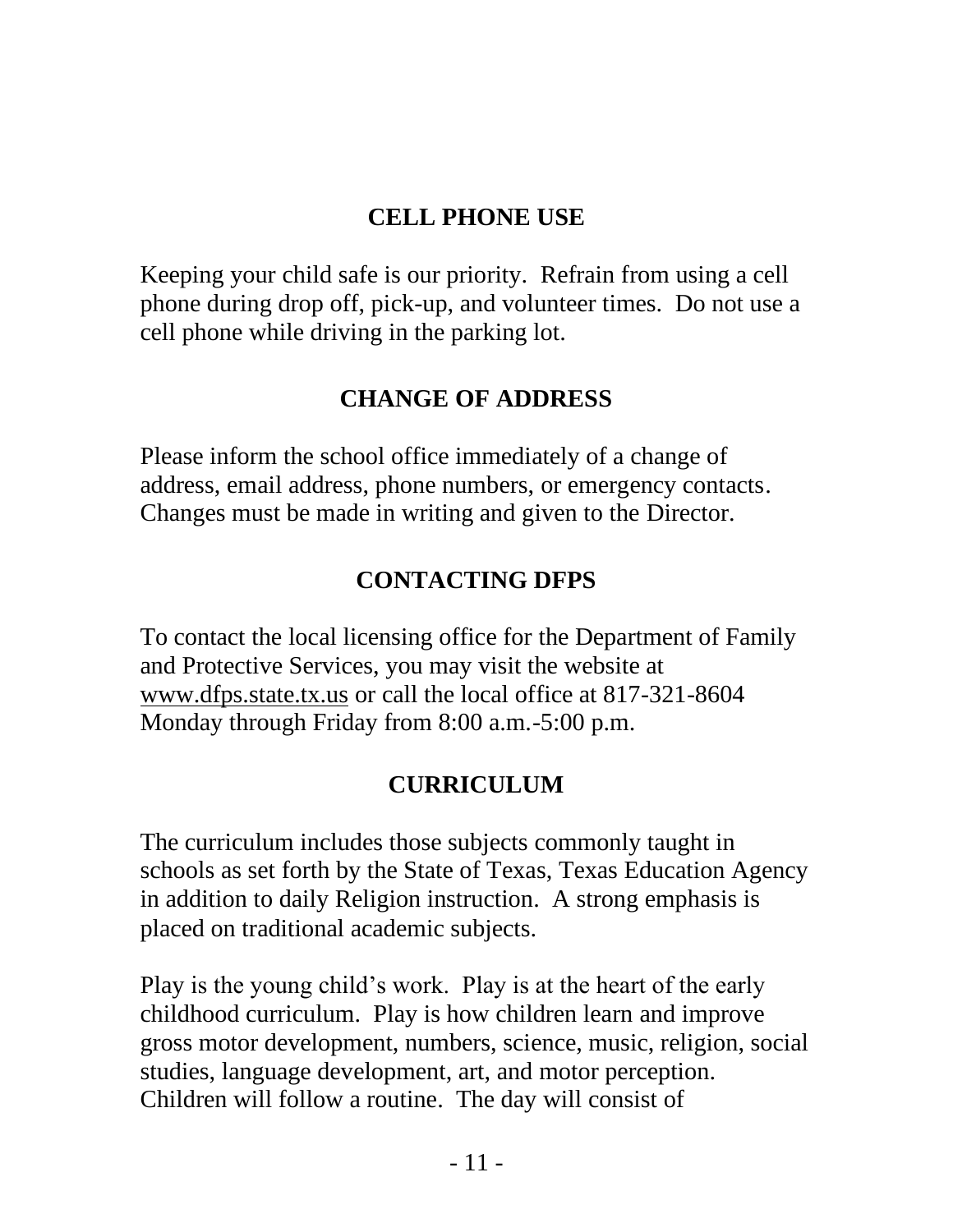indoor/outdoor activity, group/individual time, and childselected/teacher-selected activities. The curriculum at the early childhood level is built around changing themes related to the child's everyday world — in the family, in the early childhood center, in the community, and in the wider social environment. Themes will be introduced through the following activity areas:

| <b>Creativity</b>               | Paper, projects, printing, painting, pasting, clay, cutting,<br>crayons, markers, dancing, imaginative play.                                         |  |  |  |
|---------------------------------|------------------------------------------------------------------------------------------------------------------------------------------------------|--|--|--|
| <b>Drama</b>                    | Puppetry, dramatic play, home life, pretend.                                                                                                         |  |  |  |
| <b>Indoor Play</b>              | Blocks, housekeeping, gross motor movement activities,<br>puzzles, tactile experiences.                                                              |  |  |  |
| Language                        | Storytelling, discussions, listening, vocabulary building,<br>reading readiness activities, role-playing.                                            |  |  |  |
| <b>Music</b>                    | Singing, listening, rhythms, musical games, stories.                                                                                                 |  |  |  |
| <b>Outdoor Play</b>             | Running, jumping, climbing, swinging, exploring own<br>capabilities (gross motor development).                                                       |  |  |  |
| <b>Reading</b>                  | Visual discrimination, sequencing, matching, patterning,<br>relationships, writing language experience stories, books,<br>Big Books, shared reading. |  |  |  |
| <b>Religion</b>                 | Bible stories, songs, prayers, art projects, worship.                                                                                                |  |  |  |
| <b>Science</b>                  | Physical environment, seasons, Creation, care of plants and<br>animals, health, nature, experiments, cooking.                                        |  |  |  |
| <b>Social</b><br><b>Studies</b> | Holidays, seasons, home life, church community,<br>community helpers, good manners, other cultures.                                                  |  |  |  |

#### **DISCIPLINE POLICY**

<span id="page-12-0"></span>Students at St. Peter Preschool are expected to act in an orderly and respectful manner. We work together to maintain the highest Christian standard of courtesy, kindness, morality, and honesty.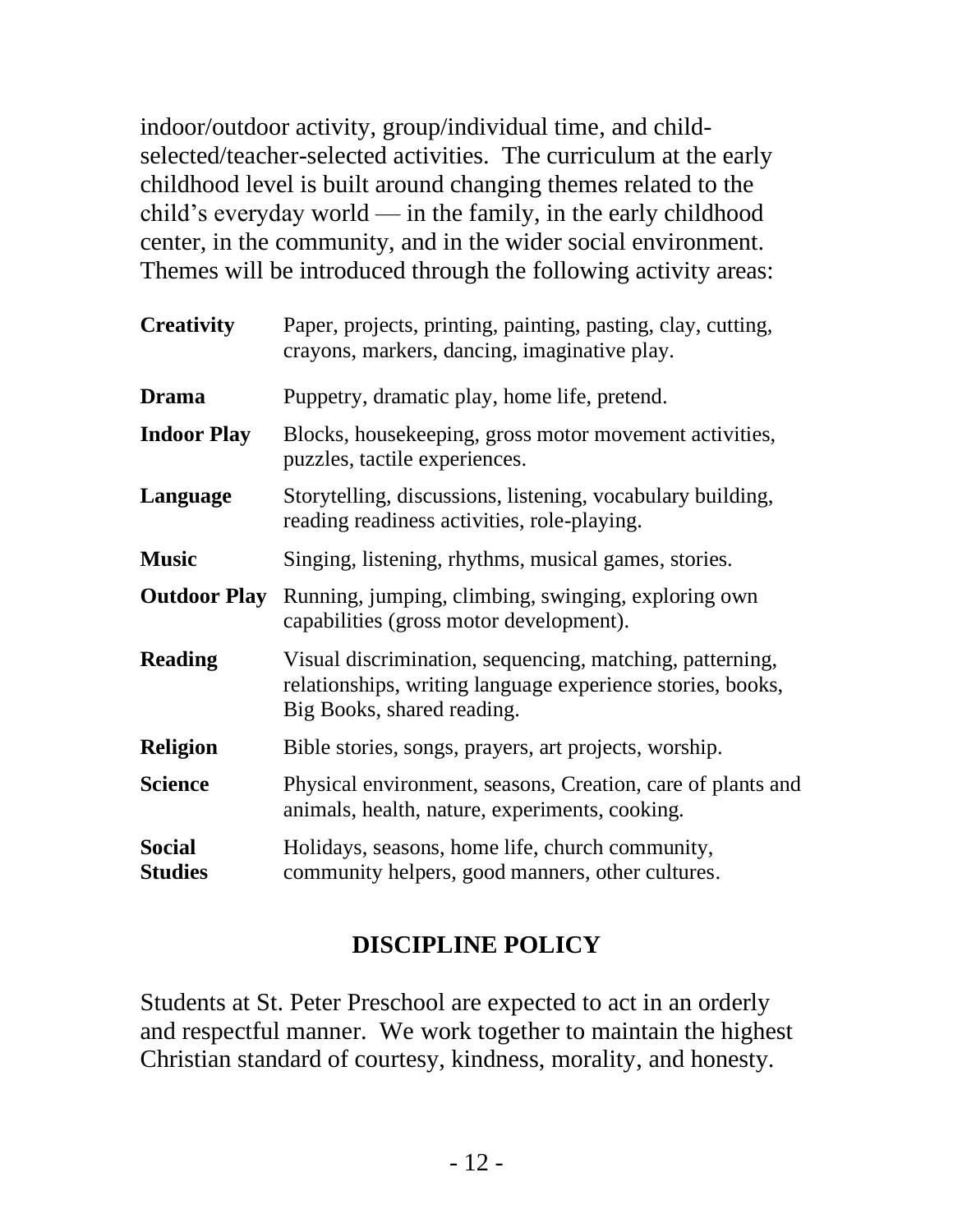```
"Serve one another in love." (Galatians 5:13)
```
It is the right of each student to learn and play. No one has the freedom to interfere with another person's (child or adult) right to work, play, think, or create.

It is difficult to establish specific disciplinary actions for every possible situation. Each incident will be dealt with on an individualized and consistent basis for each child. Consequences are based on the type of infraction, frequency of the problem, other circumstances involved, and the child's level of understanding. All discipline is directed toward teaching the child acceptable behavior and self-control.

Faculty may only use positive methods of discipline and guidance that encourage self-esteem, self-control, and self-direction, which include at least the following:

- Using praise and encouragement of good behavior instead of focusing only upon unacceptable behavior;
- Reminding a child of behavior expectations daily by using clear, positive statements;
- Redirecting behavior using positive statements; and
- Using brief supervised separation or time out from the group, when appropriate for the child's age and development, which is limited to no more than one minute per year of the child's age.

Secondly, the following is a list of possible disciplinary actions which may be taken:

- Conferences with the child and/or parents;
- Phone call and/or written note to parents;
- Sent to office for period of time appropriate to the understanding and age of the child; or
- Removal from school on a temporary or permanent basis.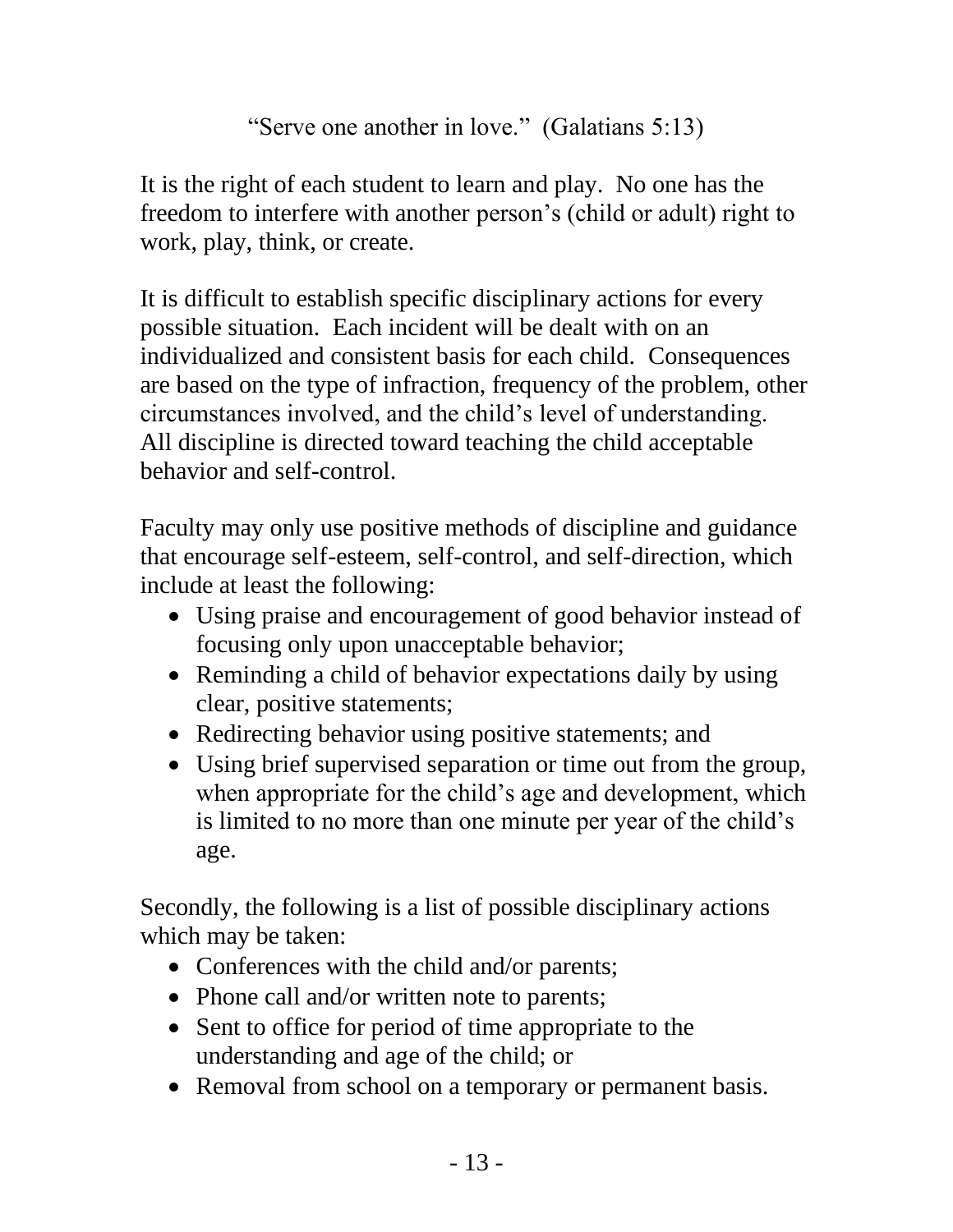In the case of severe recurring problems, a personal appointment with the classroom teacher(s), Director, and/or pastor will be required.

At no time will harsh, cruel, or unusual treatment of any child occur. The following types of discipline are prohibited:

- Corporal punishment or threats of corporal punishment;
- Punishment associated with food, naps, or toilet training;
- Pinching, shaking, or biting a child;
- Hitting a child with a hand or instrument;
- Putting anything in or on a child's mouth;
- Humiliating, ridiculing, rejecting, or yelling at a child;
- Subjecting a child to harsh, abusive, or profane language;
- Placing a child in a locked or dark room, bathroom, or closet with the door closed; and
- Requiring a child to remain silent or inactive for inappropriately long periods of time for the child's age.

### **DRESS CODE**

<span id="page-14-0"></span>Children should come to school dressed for play. Children will roll on the floor in the gym, sit on the floor in the classroom, paint, use glue, etc. **Tennis shoes or closed toe shoes are most appropriate for school.** Sandals and flip-flops are not allowed.

Children will be going outside all year long. In winter (temperatures above 32 degrees) they will need heavy coats, boots, scarves, mittens, hats, etc. An additional pair of shoes should be sent to school when it is necessary for the child to wear snow boots to school. Children should be encouraged to manage their outer clothing by themselves. This responsibility encourages a sense of accomplishment and develops self-esteem. Every item should be labeled with your child's name (e.g. First name, Last initial).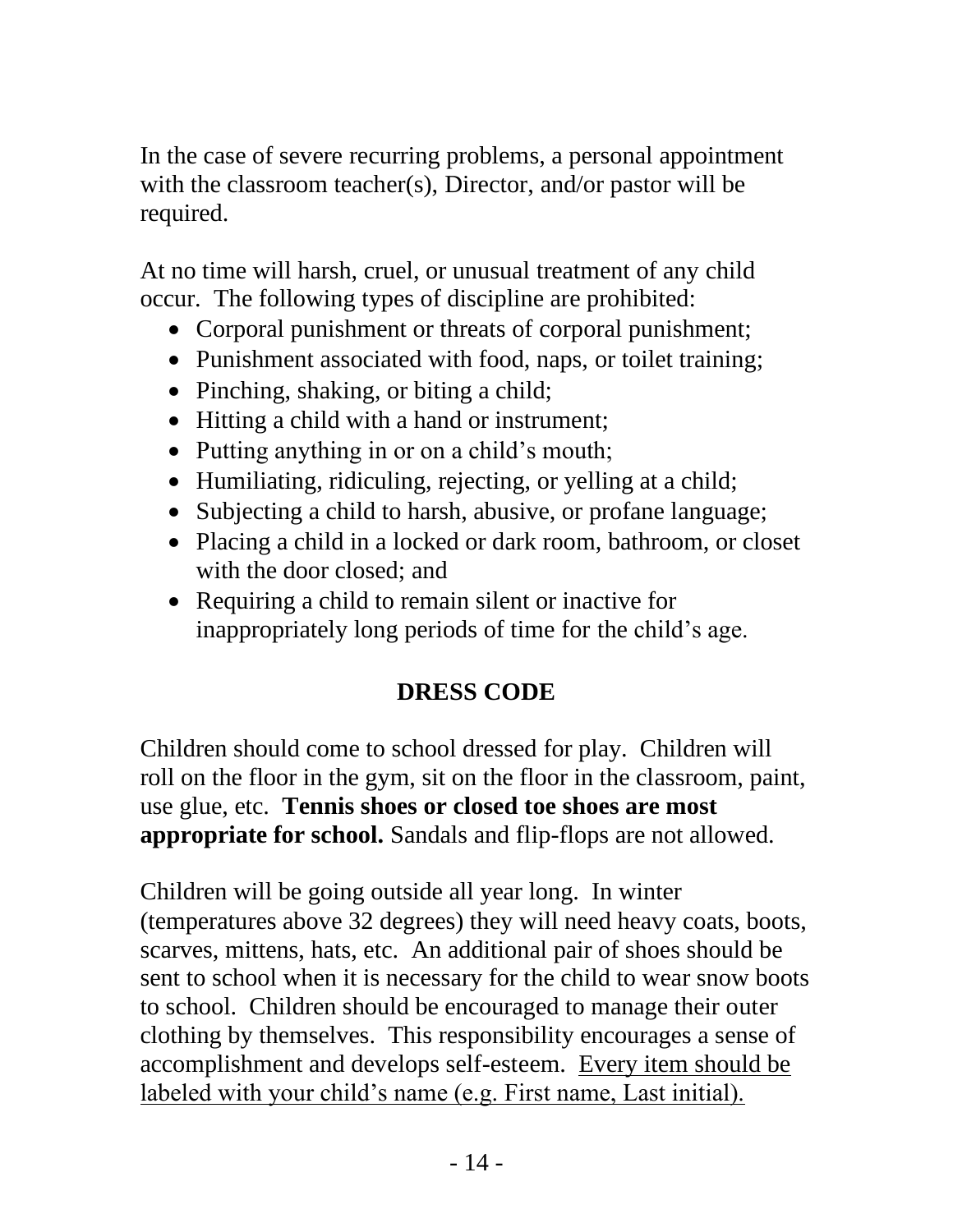Please provide one complete (including undergarments and socks) change of clothes for your child that is weather appropriate. Label the child's clothing with their name on the inside tag.

### <span id="page-15-0"></span>**PRESCHOOL**

If your child wears diapers or pull-ups, provide the necessary number of diapers or pull-ups each class day. At the beginning of the year, donate one package of wipes. The school will use the donated wipes throughout the school year. If your child has an allergy to a specific brand of wipes, please provide the school with the desired brand of wipes.

Teachers are happy to assist the parents with toilet training. Before transitioning to the toilet at school, the child must successfully use the toilet (tinkle and poop) at home for one week (excluding rest times). Teachers will reinforce the toilet training process and routine established at home. Teachers will encourage and praise, but they will not reward or punish for toilet training. During toilet training, send your child to school in clothing that he / she will be able to pull down and up. Accidents are to be expected during the toilet training process. Send at least three full changes of clothing (top, bottom, underwear, socks) and pull-ups until toilet training is mastered.

**\***For admission in the Pre-Kindergarten (4 year olds) classrooms, students must be toilet trained (including tinkle and poop).

#### **DROP-IN SERVICES**

<span id="page-15-1"></span>Drop-in services may be available for currently enrolled students. Drop-in services **MUST** be scheduled with the Director prior to the requested day. In emergency situations, call the school office to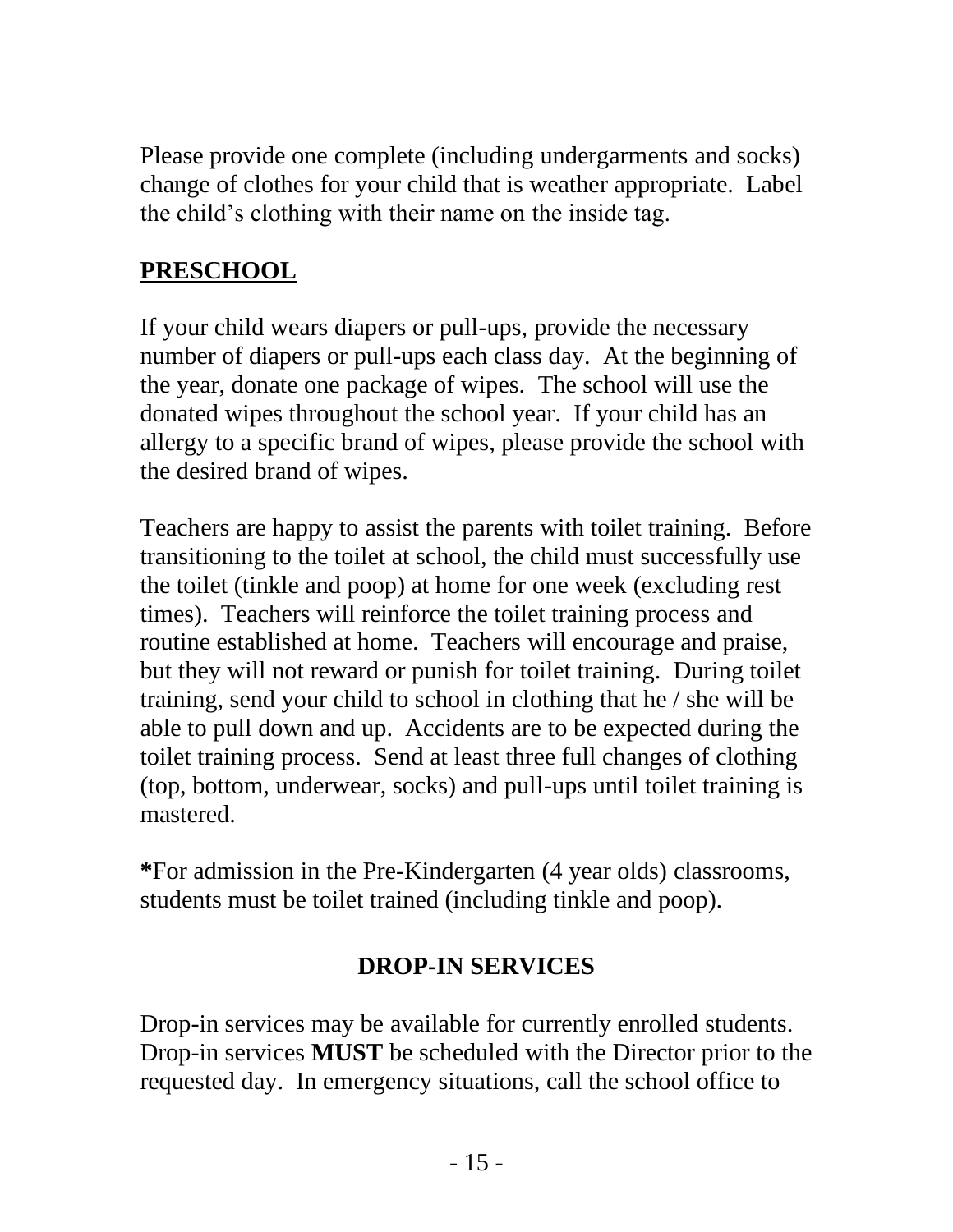make arrangements. Drop-in service is available for regular school programming. Siblings of currently enrolled students may not participate in drop-in services.

#### **EMERGENCY PREPAREDNESS PLAN**

<span id="page-16-0"></span>In the event of an emergency, please be assured that your child will be supervised and cared for until a parent or authorized adult comes to pick him/her up. If we need to vacate the facilities, the meeting location is the city park located across from the school on Cleveland-Gibbs Road. Children will be escorted by faculty and staff to the park.

If the park location is unsafe, children will be transported to an alternate location. The alternate location is the Chadwick Apartments located at 13900 Chadwick Parkway. The phone number for the Chadwick apartments is 817-491-9991.

Should the communication system be down and you are unable to reach the school, your child will remain in the care of the school staff. It is our intent, however, to remain at the school until all students have been picked up by their parents or authorized adult.

## **FACULTY AND STAFF**

<span id="page-16-1"></span>Our faculty members are highly qualified. Lead teachers are state certified and/or hold college degrees. All staff is fingerprinted and a background check is completed through the Texas Department of Public Safety. Teachers are also trained in CPR and first aid and are tested for TB every calendar year. Each teacher is a dedicated servant in Christ who loves the Lord and His children.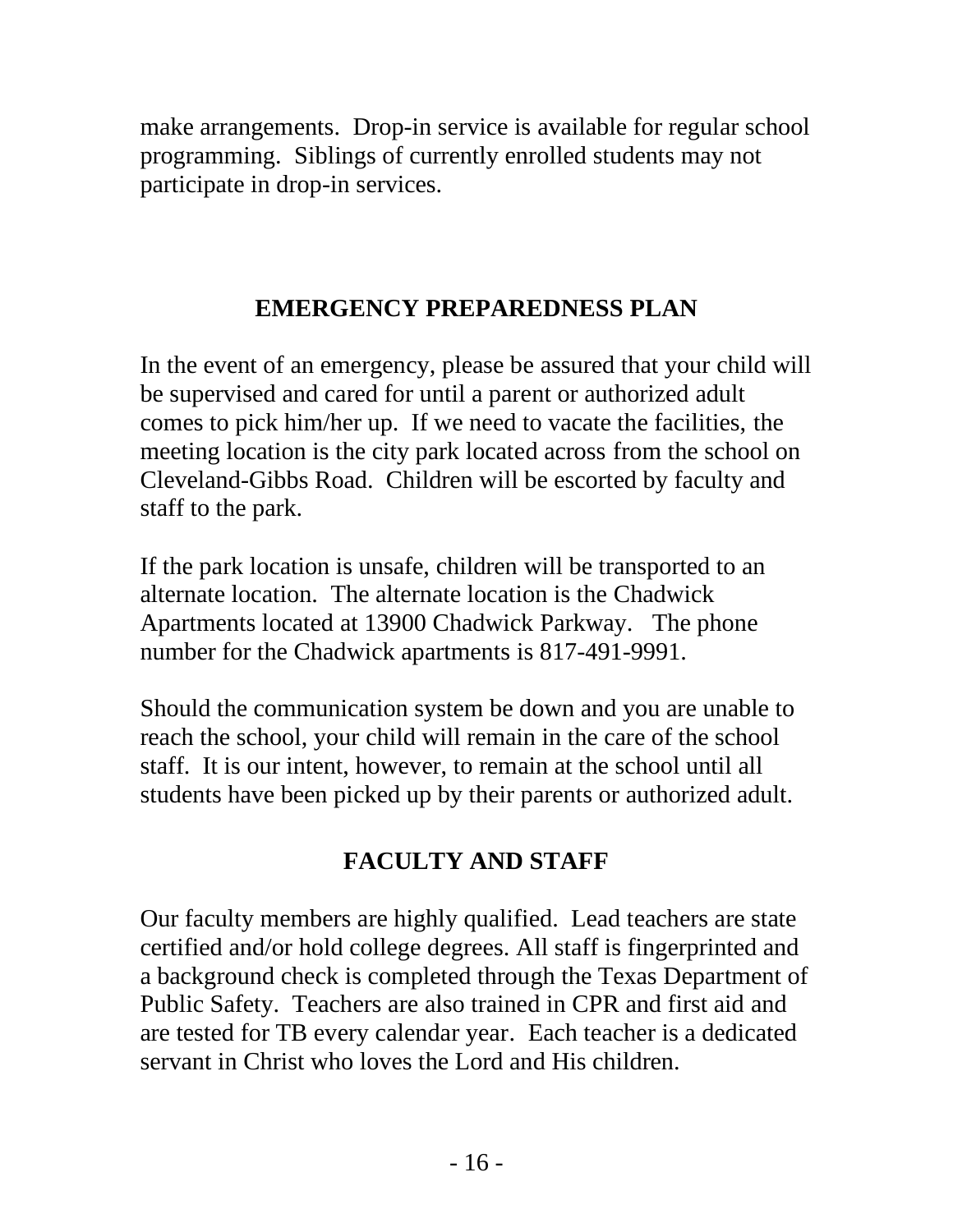#### **GANG FREE ZONE**

<span id="page-17-0"></span>St. Peter Preschool and all surrounding areas within 1,000 feet of the school are gang-free zones. Under the Texas Penal Code 71.028 and 71.029, gang related activity is prohibited and is subject to increased penalty under Texas law.

#### **ILLNESS & MEDICAL EMERGENCIES**

<span id="page-17-1"></span>If your child is sick before the start of the school day, we urge you to keep the child at home. Germs spread quickly to classmates and staff. Children should be fever- and symptom-free for 24 hours without the use of a fever-reducing medication before returning to school. A fever is indicated by the following:

- Oral temperature of above  $100^{\circ}$  F
- Rectal temperature of above 101<sup>°</sup> F
- Armpit temperature of above 99° F
- Tympanic (ear) temperature of above 100 F

Children on antibiotics should receive the benefits of the medicine for 24 hours before returning to school. A doctor release form is required to return to school for any child diagnosed with a communicable disease.

Illnesses which would require the child to stay home or be picked up from school include:

- Fever
- Illness that prevents participation in school activities
- Illness which requires greater care than staff can provide
- Symptoms and signs of possible severe illness
- Discharge from eyes, ears, or nose
- Uncontrolled diarrhea
- Unexplained vomiting
- Rash with fever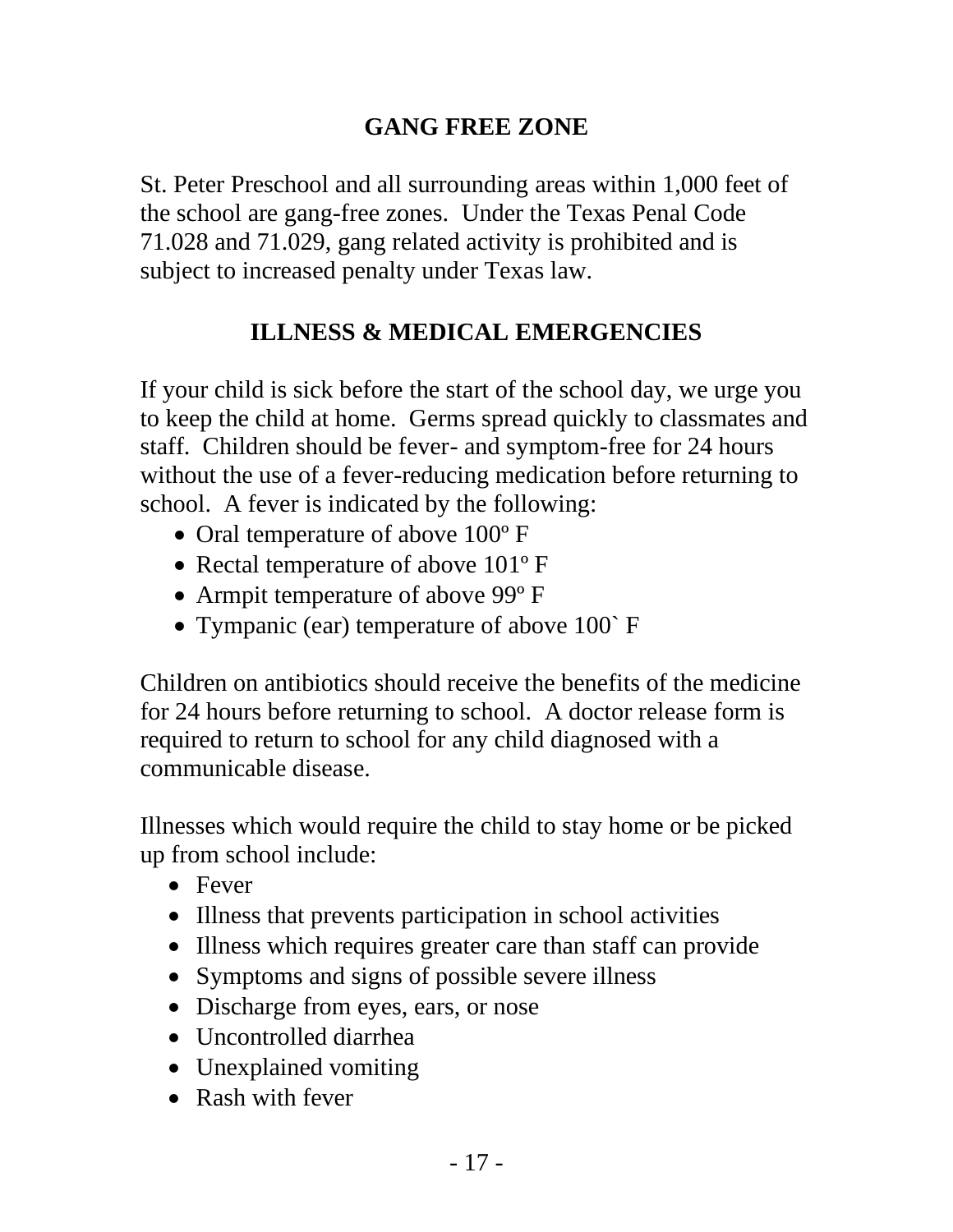- Mouth sores with drooling
- Rash or contagious skin condition
- Conjunctivitis
- Scabies, head lice, or other infestation
- Tuberculosis
- Impetigo
- Influenza
- Meningococcal infection
- Strep throat or other streptococcal infection
- Chicken pox
- Pertussis
- Mumps, Measles, or Rubella
- Hepatitis A

If your child becomes sick during the school day, we will make every effort to keep him/her comfortable while parents/guardians are contacted of the situation. It may be necessary to make arrangements to have the child picked up during the day if the symptoms warrant, or we are unable to keep your child comfortable.

No medications will be distributed during the school operation. All medications must be administered before or after school by authorized guardian or parent. \*\*See also, **Medications.**

In the event of a medical emergency, the school will take the child to the designated emergency care provider indicated by the parent/guardian on the emergency medical release portion of the Application Packet.

If any child contracts a contagious illness, parents will be notified in writing. Notices will be posted outside the classroom door and a letter will be sent home.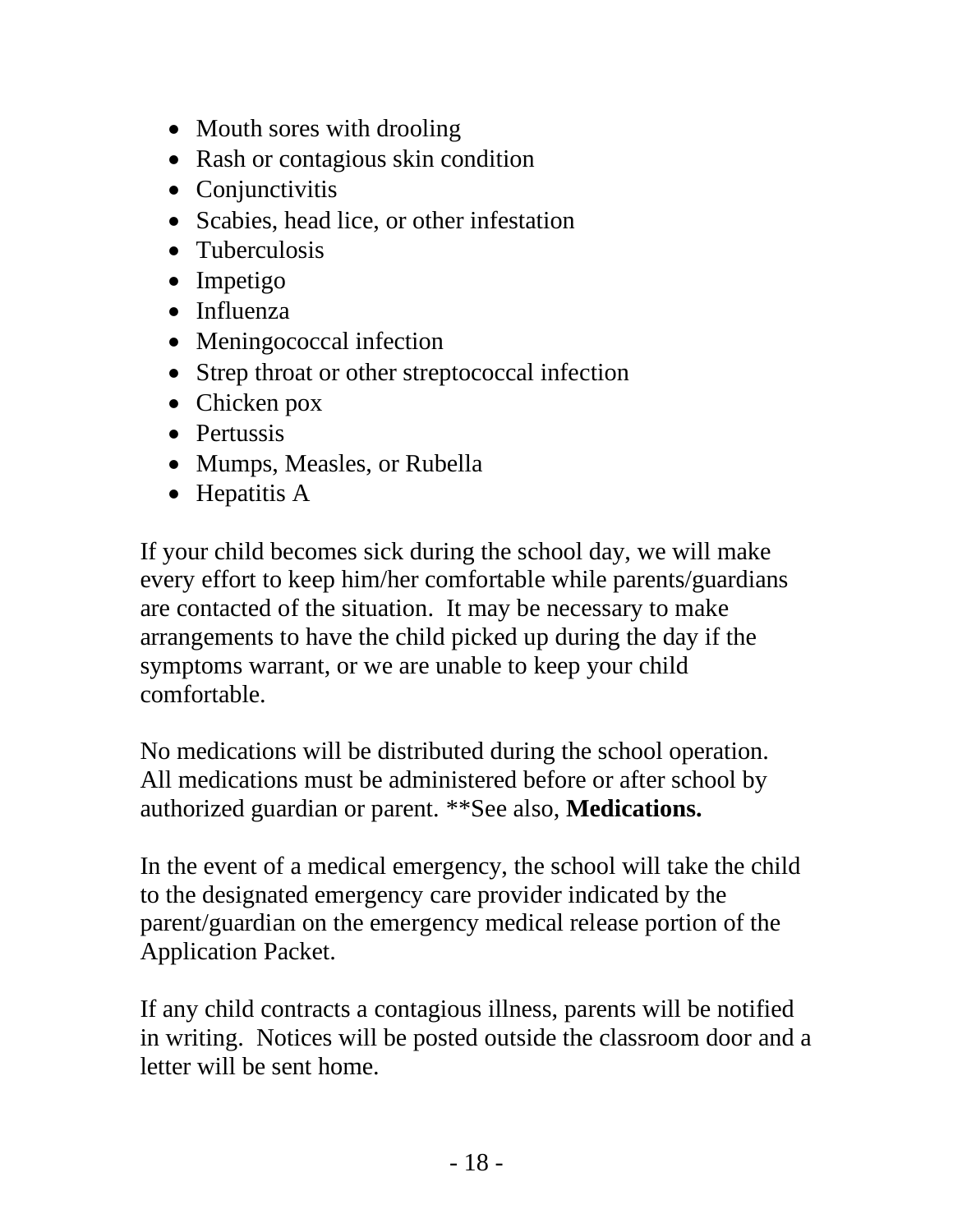### <span id="page-19-0"></span>**IMMUNIZATION and HEALTH REQUIREMENTS**

All students entering school and new enrollment in other grades are to have a medical examination before entrance into the school. All students must be vaccinated against diphtheria, tetanus, pertussis, polio, Haemophilus influenzae, measles, mumps, rubella, hepatitis B, hepatitis A, chickenpox, and pneumococcal conjugate. The State of Texas requires that medical records be completed and on file before a student can be admitted. The immunization record must include:

- The child's name and birth date;
- The number of doses and vaccine type;
- The month, day, and year the child received each vaccination; and
- The signature or stamp of the physician or other health care professional who administered the vaccine.

For reasons of personal conscience or religion, refer to the Texas Department of State and Health Services website [\(https://webds.dshs.state.tx.us/immco/affidavit.shtm\)](https://webds.dshs.state.tx.us/immco/affidavit.shtm) for exemption requests. Exemptions must be submitted before the child attends school.

Children who are 4 years old by September 1 of the current school year must have a hearing and vision screening. Documentation of the hearing and vision screening must be submitted prior to the first day of school or the first admission day.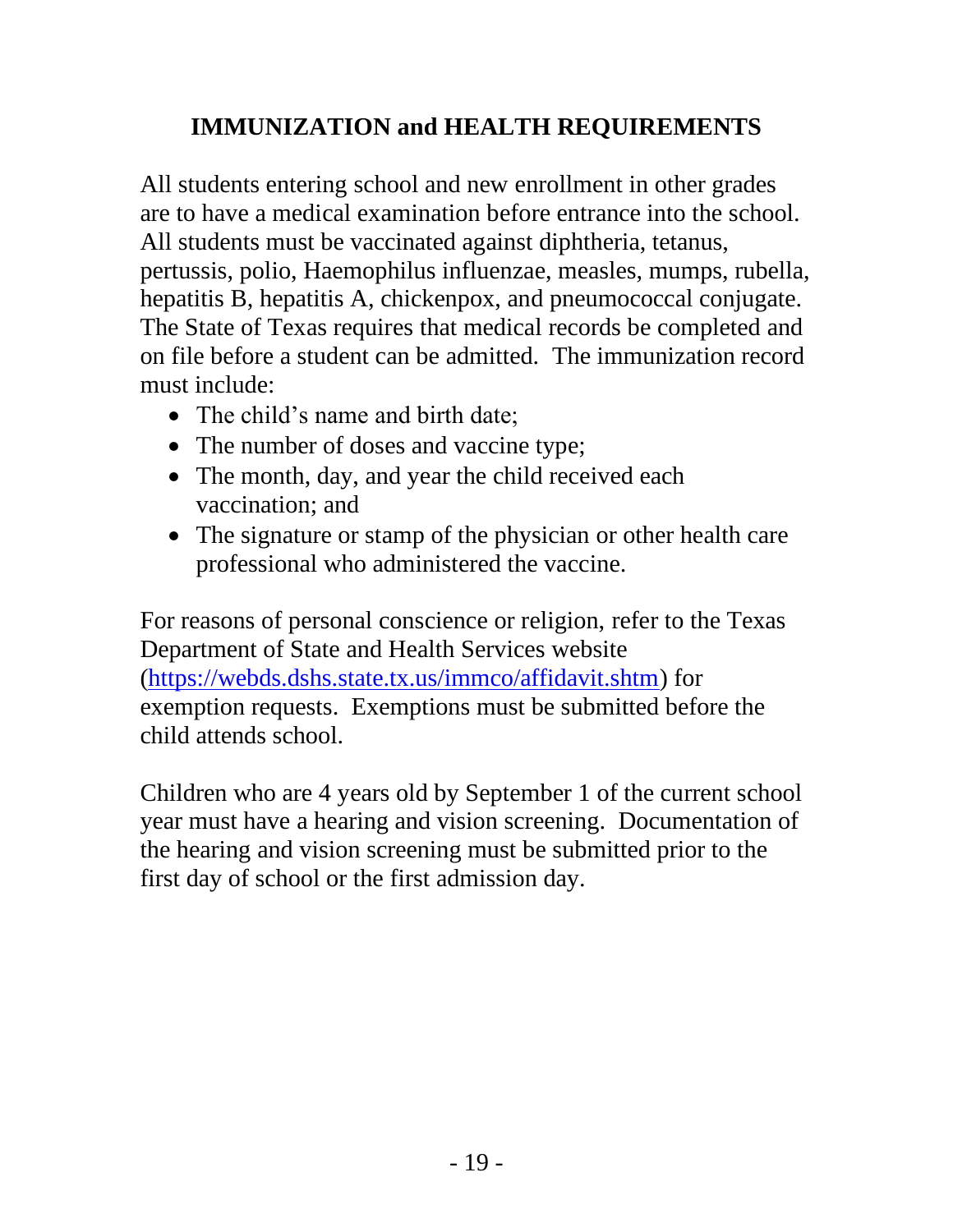## **LATE ARRIVALS / PICK-UPS**

### <span id="page-20-1"></span><span id="page-20-0"></span>**LATE ARRIVALS**

Curriculum begins promptly at 9:00 for preschool students. Students who arrive late miss educational activities, lessons, and may miss one-on-one instructional time. Please make every attempt to bring your child to school on time. After 9:00 a.m., the adult must locate a school official to escort the child to his or her classroom.

### <span id="page-20-2"></span>**LATE PICK-UPS**

**Preschool:** Late pick-up is defined as any child not signed out by 2:15 p.m. At 2:16 p.m., a fee of \$15.00 plus \$1.00 per each additional minute will be charged. All late fees and additional program fees will be charged to the FACTS account at the beginning of the following month. For example, all late fees from August will be on the September FACTS statement.

**Exceptions:** If the parent / guardian / designated adult is running late due to an unforeseen emergency, please call the school office. The school office may waive the late fee at their discretion.

### **MEAL & SNACK POLICY**

<span id="page-20-3"></span>Students should be fed breakfast prior to arriving at school (unless the student is enrolled in the Before School Program, in which the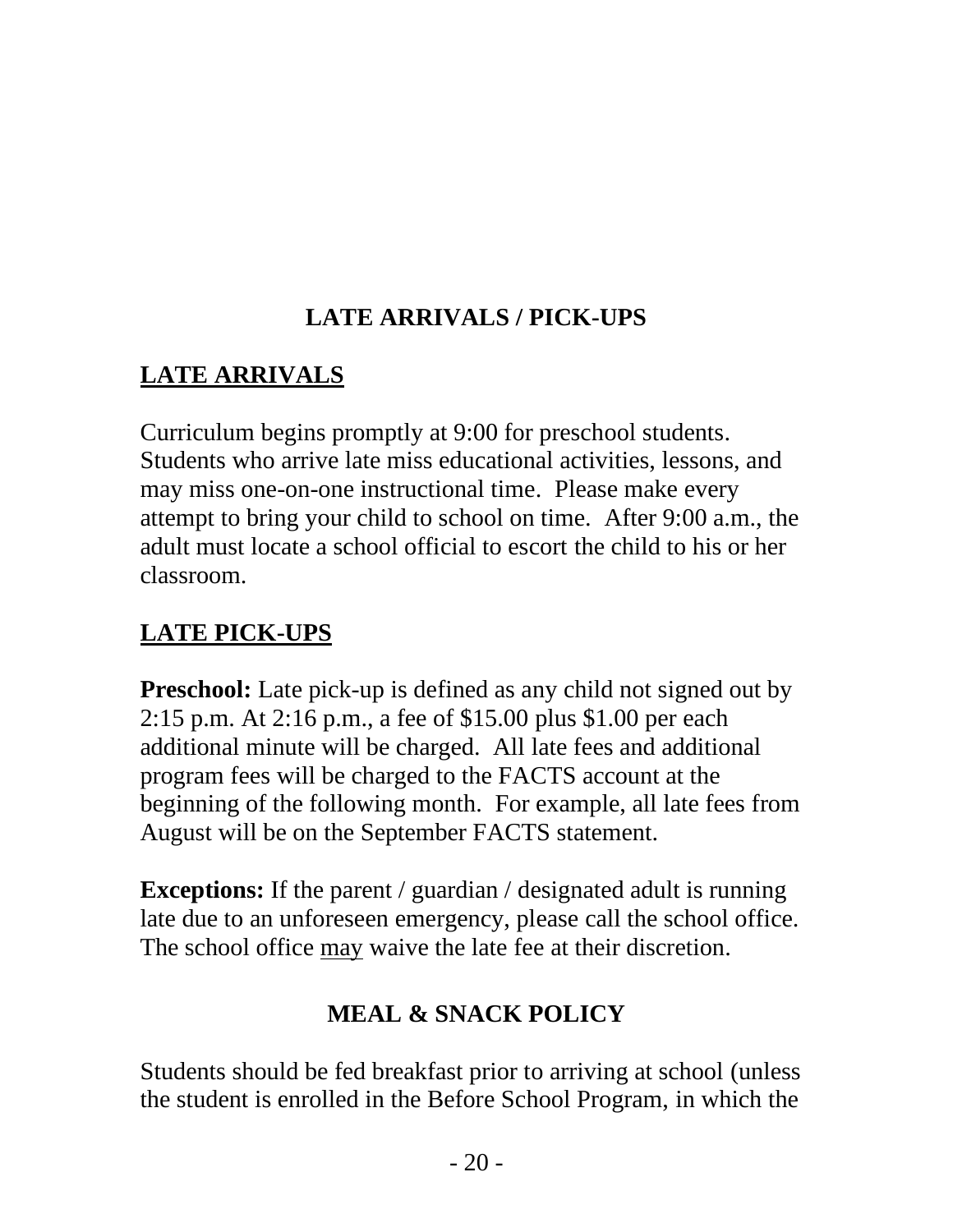student may bring breakfast from home). Students are required to bring a lunch and one snack to school. Student breakfast, lunch, and snacks should be nutritionally well-balanced and sufficient.

Lunch nutritional needs for 12 months through two years are as follows:

- 2 milk servings
- 1  $\frac{1}{2}$  meat / meat alternative servings
- 2 vegetable and fruit servings
- 2 whole grains servings

Lunch nutritional needs for three years through five years are as follows:

- 1 milk serving
- 1 meat / meat alternative serving
- 1  $\frac{1}{2}$  vegetable servings
- 1 fruit serving
- 3 whole grains servings

These are recommended guidelines. St. Peter Preschool is not responsible for your child's snack and/or lunch.

Students attending the Enrichment program must bring a snack to be eaten before Enrichment class. Regarding special school lunches and/or events, parents must inform classroom teachers of the child's special dietary needs or food allergies prior to the special event. Food brought to class for sharing or parties must be store-bought and in its original packaging. Home made goods will not be distributed to other students. **Gum is not allowed at school at any time.**

### <span id="page-21-0"></span>**MEDICATIONS**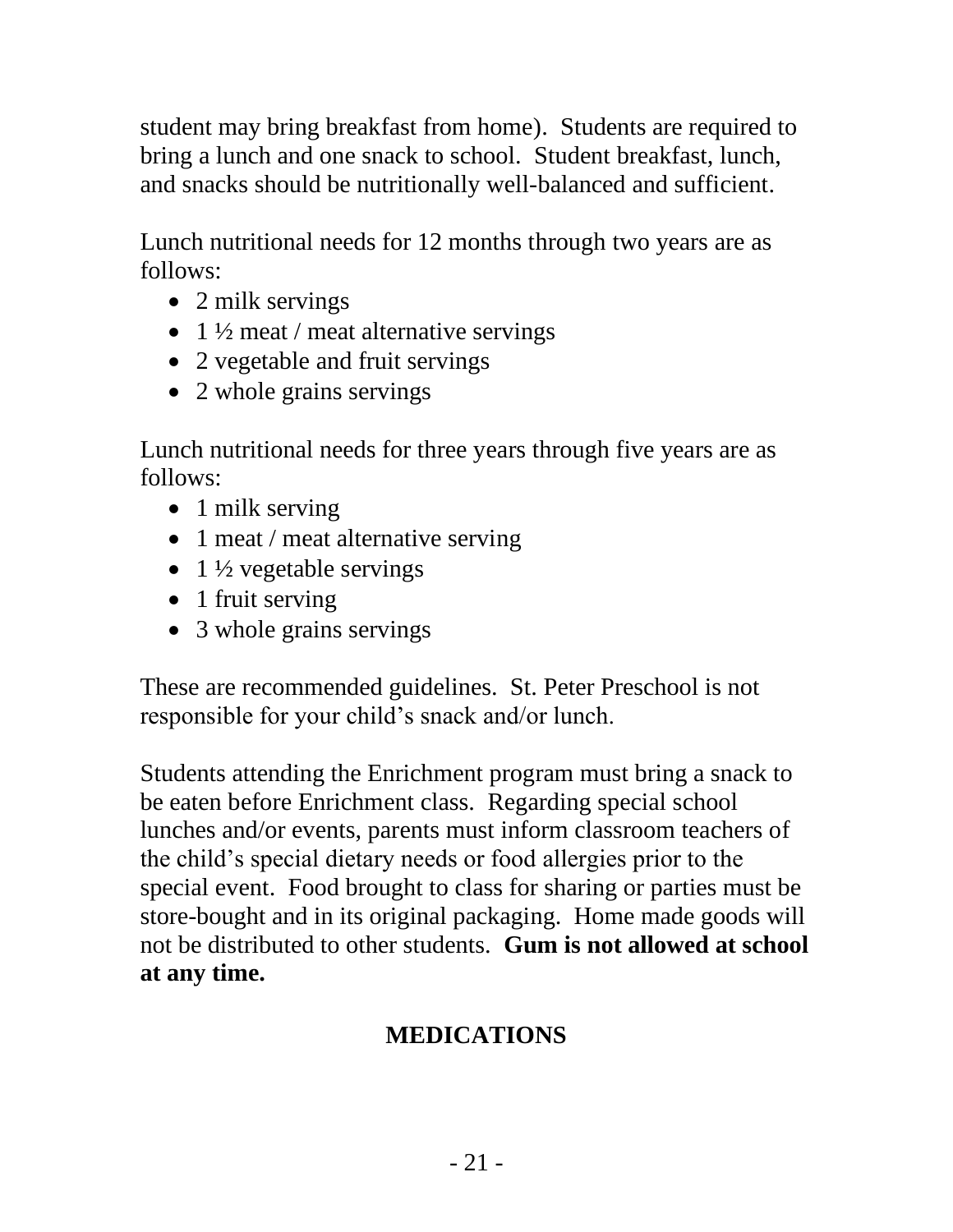Medications (prescription and non-prescription) and vitamins **will not** be administered at school. All medications and vitamins must be administered at home.

Parents may keep an Epi-Pen at school for emergency situations. The Epi-Pen **must have** the child's name, a date, directions, the child's physician's name, and be accompanied with the Medication Form. Expired Epi-Pens will be returned to the parent.

Diaper cream and sunscreen are permissible. Please send diaper cream and sunscreen in a Ziploc bag labeled with the child's first name and last initial inside the child's backpack. Expired diaper cream and sunscreen will be returned in the child's backpack with a note.

#### **MINIMUM STANDARDS**

<span id="page-22-0"></span>St. Peter Preschool follows the Department of Family and Protective Services Minimum Standards for Licensed Child-Care Facilities. To review minimum standards, visit the DFPS website at [http://www.dfps.state.tx.us](http://www.dfps.state.tx.us/) or a copy of standards is available in each classroom or the school office. Parents may also review all DFPS child-care inspection forms located in the school office.

### **NAP POLICY**

<span id="page-22-1"></span>Students will have quiet time each day and may nap during this time. Parents are requested not to disturb classes during this time. Your child will be provided a personal floor mat for napping (students may bring their own blanket or cuddly object if desired).

### <span id="page-22-2"></span>**NON-DISCRIMINATORY STATEMENT**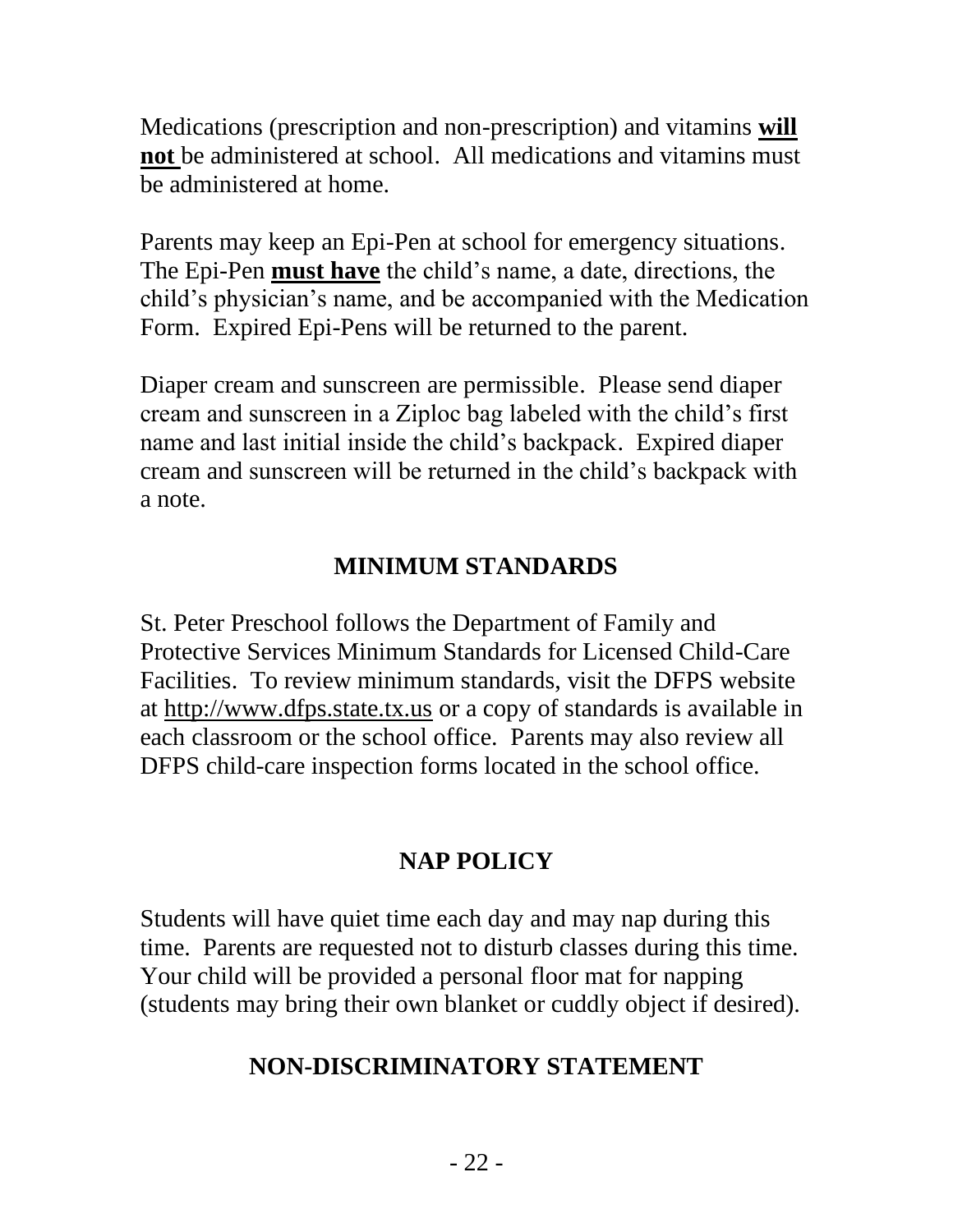St. Peter Preschool admits students of any gender, race, color, national, and ethnic origin to all the rights, privileges, programs, and activities generally afforded or made available to students at the school. St. Peter Preschool does not discriminate on the basis of gender, race, color, national, and ethnic origin in administration of its educational policies, admission policies, scholarship programs, and athletic or other school-administered programs.

#### **PARENT COMMUNICATION**

<span id="page-23-0"></span>Notices of policy changes, classroom newsletters, events, and special announcements will be made in writing and sent home in the child's folder. Please check your child's folder daily for information. Additional communications may be made via email, the St. Peter Preschool Courier, and the school website. Please ensure that you are receiving the school emails. Send email changes to or verify email addresses with the Director.

#### **PARENT / DIRECTOR CONFERENCES**

<span id="page-23-1"></span>We encourage open communication between home and school to make your involvement with St. Peter Preschool positive. If at any time you have questions or concerns on the policies, procedures, curriculum, minimum standards of Texas DFPS, or other pertinent school information, contact the Director, Debbie Mitchell at dmitchell@stpeterfw.org or 817-491-2015 to schedule an appointment.

### **PARENT / TEACHER CONFERENCES**

<span id="page-23-2"></span>We encourage open communication between home and school to make this the best possible experience for your child; parentteacher conferences are scheduled once during the year. For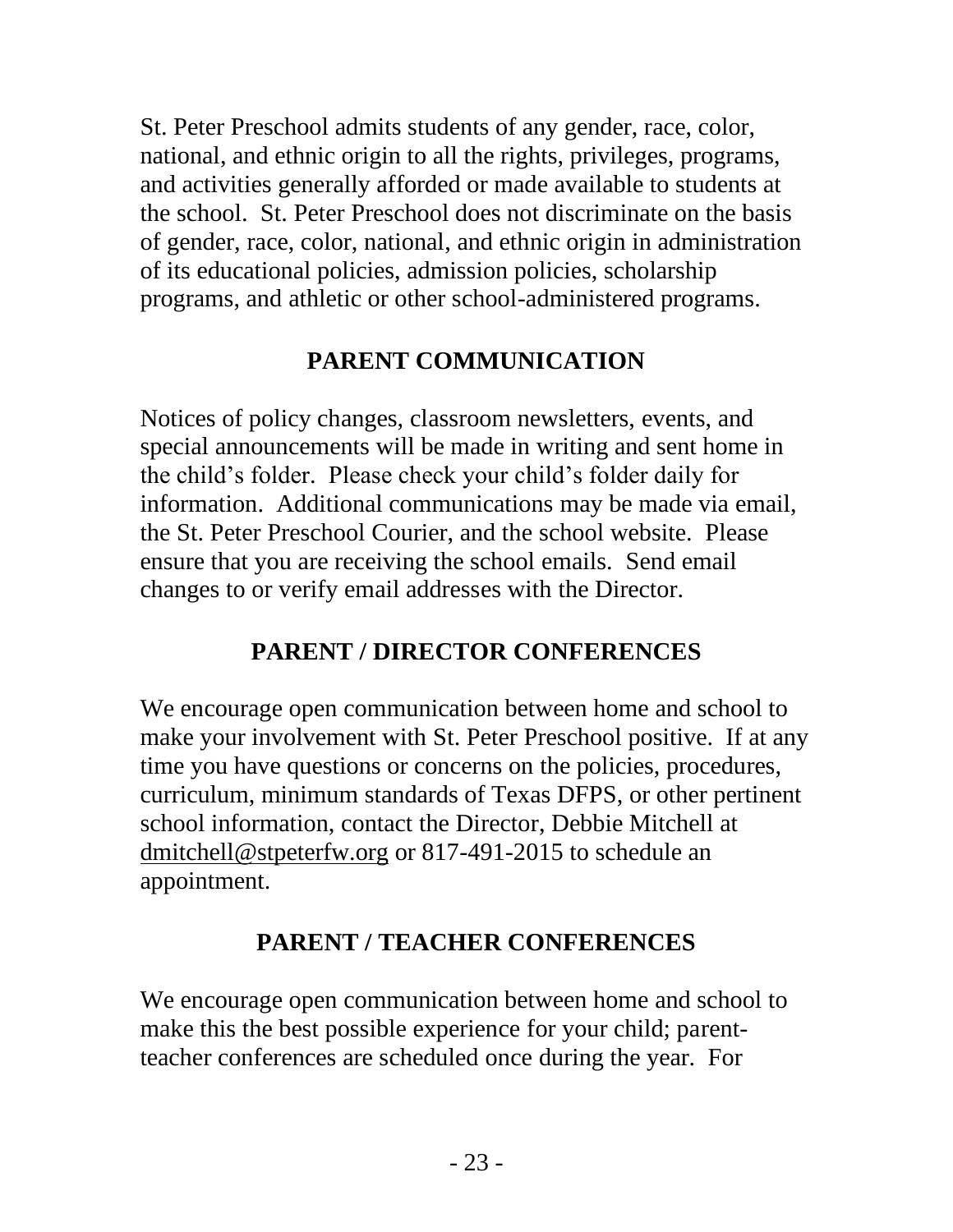<span id="page-24-0"></span>additional conferences, please call the teacher to schedule a conference as needed.

#### **PAYMENTS**

Families must register on FACTS to submit payments for tuition and fees. FACTS accepts the following payment types: MasterCard, American Express, Discover and ACH (bank account). Payments made via credit card are subject to a convenience fee paid with the monthly payment.

For special events payments can be made via credit card, cash, or check. Payments made with a credit card or debit card are subject to a 2.75% convenience fee.

#### **POSITIVE TOUCH POLICY**

<span id="page-24-1"></span>Play-fighting is not a substitute for appropriate affection towards children; it gives confusing messages to children about personal and professional boundaries.

Where a child requires intimate personal care, staff ensures that the child is comfortable with the staff member attending to his or her needs. Other staff will always be around to monitor events and the child's privacy and dignity will always be preserved. Privacy issues are always considered. A safe environment which respects privacy and shows regard for personal boundaries is encouraged. Thought also is given to how teachers present themselves (e.g. how they dress), and how they show professional respect when relating to each other and to children (e.g. knocking on bathroom doors before entering).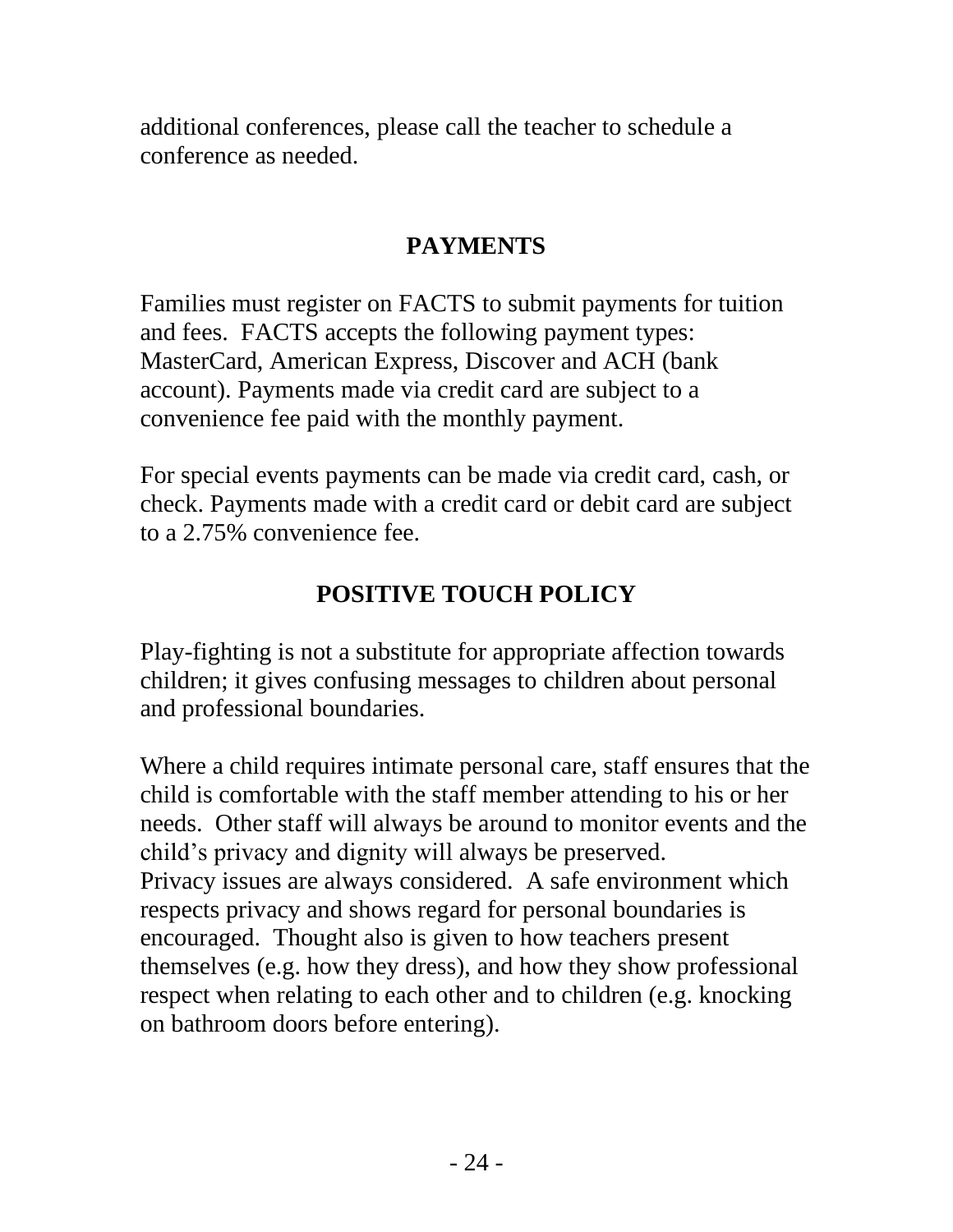Where a teacher feels that it would be inappropriate to respond to a child seeking physical comfort, outward rejection will always be avoided in favor of diversion or some other tactic and the reason, where appropriate, for avoiding physical contact should be given to the child.

Unwelcome touch, where a child indicates that touch from an adult is not welcome, perhaps by moving away or flinching to avoid, the staff member will consider apologizing to demonstrate a respect for personal boundaries.

### **REGISTRATION**

<span id="page-25-0"></span>In order to register, fees, deposits, and other one-time payments must be paid in full. Children who have not completed the registration process or who have outstanding fees due (including tuition) will not be allowed to attend classes at St Peter Preschool.

Annual non-refundable registration fee is \$250 for the preschool program. This fee will include enrollment in the FACTS Tuition Management System [\(www.factsmgt.com\)](http://www.factsmgt.com/), and classroom supplies.

## **ROOM PARENTS AND PARENT HELPERS**

<span id="page-25-1"></span>You are invited and encouraged to become a room parent. Two room parents are needed for each class to assist with special activities. Studies have shown that children do better in school when their parents are involved and show interest in their activities. This is a great opportunity to not only help the classroom teacher, but also show your child you desire to be a part of their learning experience.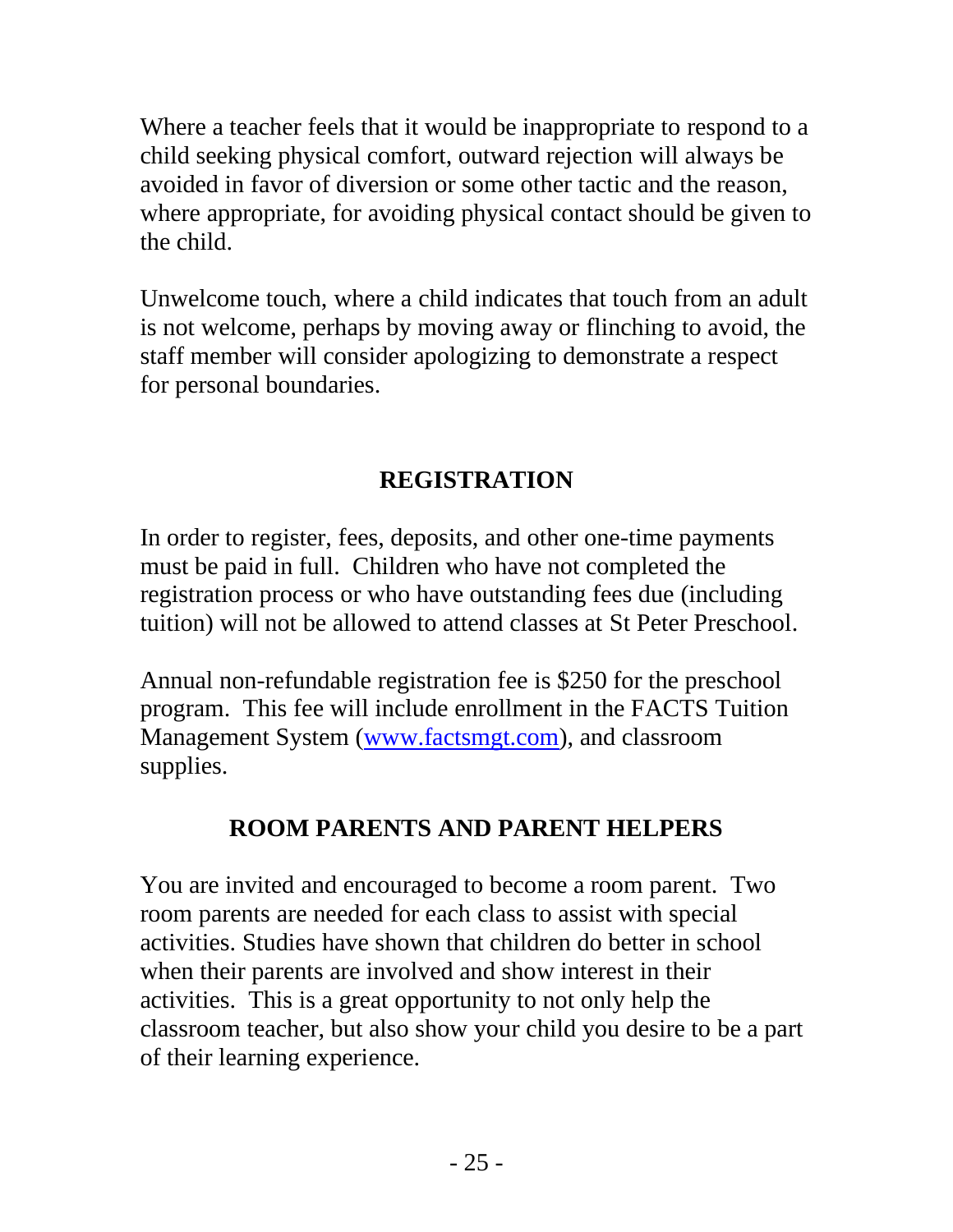Parents may be asked to assist in the classrooms at various times. Children benefit when families are seen as an integral part of the schooling process. Besides assisting with classroom activities, parents are also welcome to share a book, their job, or hobby with the class(es). Please note that for the safety of our children, all room parents and parent helpers will have to complete a background check prior to service.

#### <span id="page-26-0"></span>**SCHOOL HOURS**

#### **Monday through Friday**

| <b>Preschool</b> |                            |  |  |
|------------------|----------------------------|--|--|
| $8:45 - 9:00$    | Drop off to all classrooms |  |  |
| $9:00 - 2:00$    | Preschool Day              |  |  |
| $2:00-2:15$      | Pick up from classrooms    |  |  |
|                  |                            |  |  |
|                  |                            |  |  |

Children entering the preschool program should be two, three, four and in some cases 5 years of age for enrollment in their respective class by September 1, 2020. See the Placement Guide located in Application Packet or on the school's website when choosing classroom placement.

#### **STANDARDS/SCHOOL RULES**

<span id="page-26-1"></span>"Let all things be done decently and in order."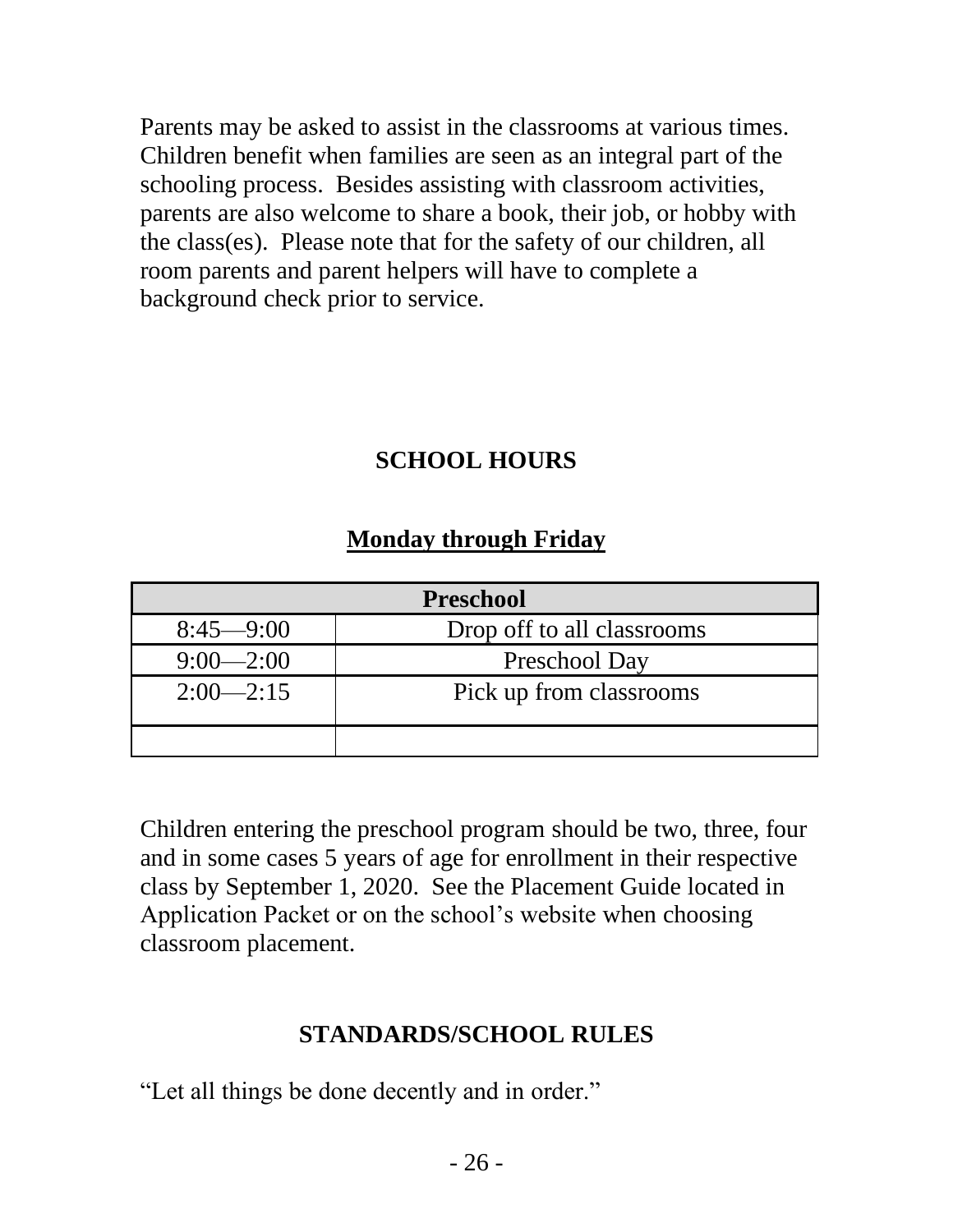Students at St. Peter Preschool are expected to act in an orderly and respectful manner, maintaining the highest Christian standards of courtesy, kindness, morality, and honesty. No one has the right to interfere with another person's (child or adult) right to learn, think, create, play, and worship. St. Peter Preschool follows these standards:

- 1. Obey the teacher and other school authorities
- 2. Respect the rights of others
- 3. Respect the property of others
- 4. Respect the teaching/learning process
- 5. Respect the purpose of this school

Based on these standards, individual classroom teachers have specific guidelines and procedures to see that all students can enjoy a safe and caring environment.

#### **SUNSCREEN/INSECT SPRAY**

<span id="page-27-0"></span>Weather permitting, outdoor activity is an integral part of the St Peter Preschool program, resulting in the children's exposure to the sun and to insects. Sunscreen or insect spray **will not** be applied at school. Parents may apply sunscreen or insect spray prior to arrival at school.

#### **TUITION**

Tuition pays a portion of the total cost of education at St Peter Preschool. Financial support for the school also comes through the contributions of St. Peter Preschool supporters.

Tuition for the 2020-2021 school year: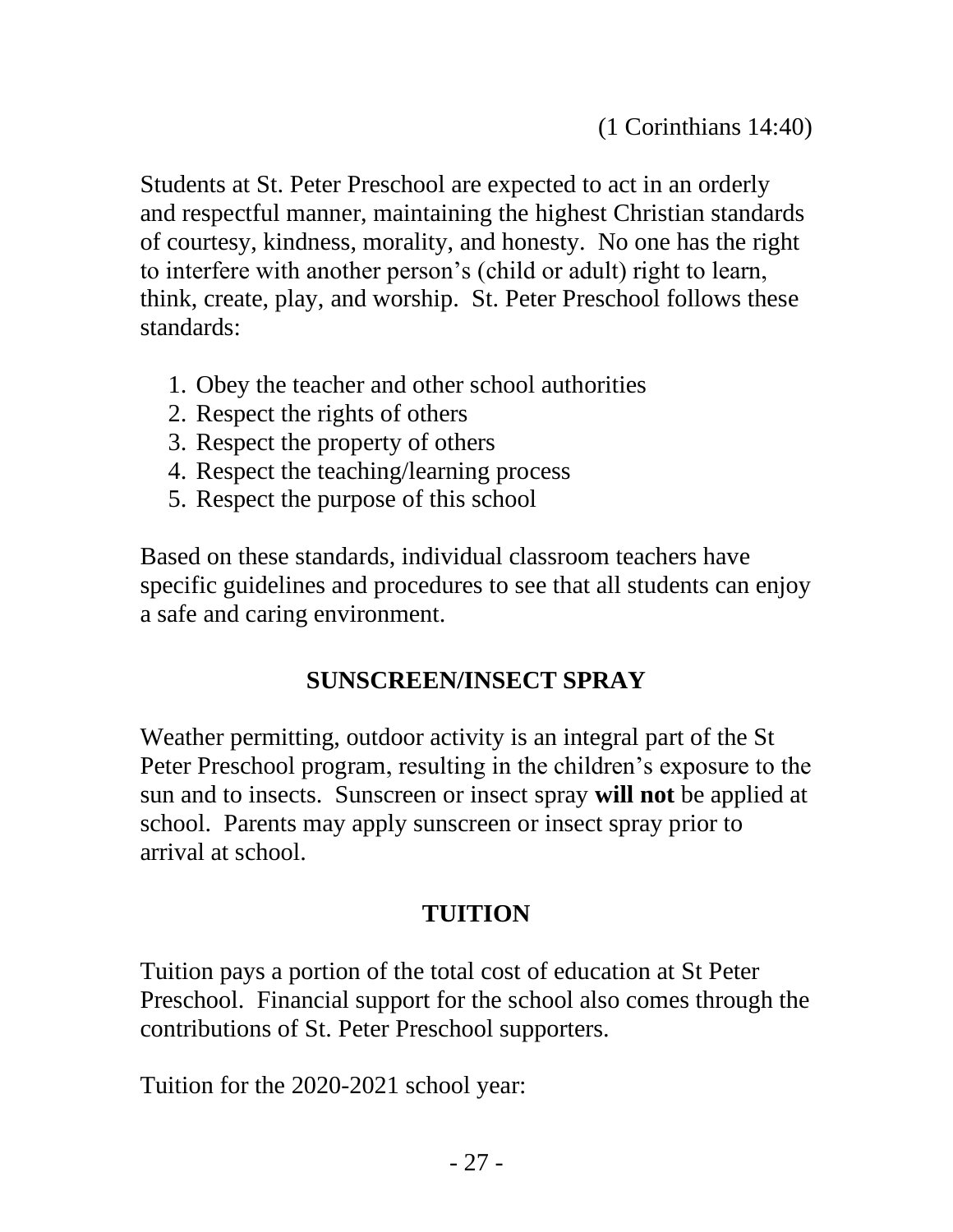| <b>Registration Fees</b><br>(due upon registration) |       |  |  |
|-----------------------------------------------------|-------|--|--|
| Before March 31                                     | \$200 |  |  |
| After March 31                                      | \$250 |  |  |

| Foundations $\frac{1}{2}$ Day Program Tuition |             |             |             |                                   |
|-----------------------------------------------|-------------|-------------|-------------|-----------------------------------|
| 1 Day                                         | $2$ Days /  | $3$ Days /  | $4$ Days /  | $5$ Days $\overline{\phantom{a}}$ |
| <b>Half</b>                                   | <b>Half</b> | <b>Half</b> | <b>Half</b> | <b>Half</b>                       |
| \$1000/yr                                     | \$1750/yr   | \$2500/yr   | \$3300/yr   | \$4100/yr                         |

| <b>Preschool Tuition</b> |           |           |           |           |
|--------------------------|-----------|-----------|-----------|-----------|
| <b>Class</b>             | 2 Days    | 3 Days    | 4 Days    | 5 Days    |
| Foundations              | \$2700/yr | \$3700/yr | 4600/yr   | \$5500/yr |
| Fundamentals             | \$2700/yr | \$3700/yr | \$4600/yr | \$5500/yr |
| Pre-                     | \$2700/yr | \$3700/yr | \$4600/yr | \$5500/yr |
| Kindergarten             |           |           |           |           |

*The first monthly tuition payment is due August 2020 and the final payment is due May 2021.*

Two payment options are offered for tuition and fees:

- A. *One Payment Plan* The total annual tuition is due by August 17, 2020. Tuition and fees paid in full receives a 5% discount.
- B. *Ten Payments Plan*  Ten equal payments are made August 2020 through May 2021 through FACTS tuition management system.

For families registering after August 19, 2020, the first month's tuition and the registration fee are due upon enrollment. All tuition and fees MUST be paid in full by May 19, 2021.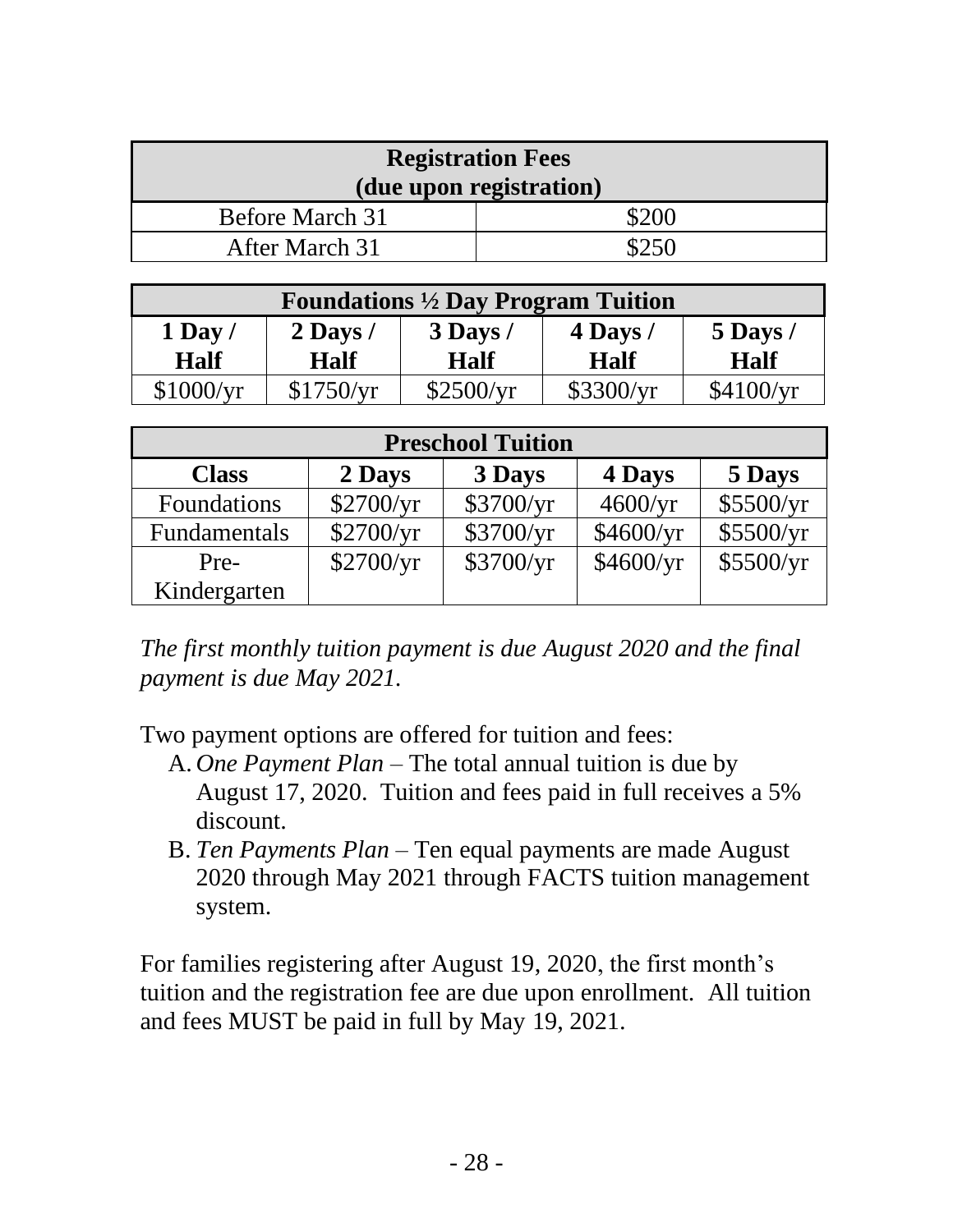## <span id="page-29-0"></span>**DELINQUENT PAYMENTS**

If monthly tuition payments are returned to FACTS, the parent will be notified by FACTS of the missed payment and the date that payment will be reattempted. Recollection of tuition payment will be attempted two more times, with a \$30 missed payment fee assessed with each attempt. The school will be notified after the 2<sup>nd</sup> unsuccessful collection and will contact the family at that time.

If tuition or other fees become delinquent by more than 2 months, the following procedure will be followed: contact will be made by the Business Administrator to the family via writing to resolve the account. If the account is not brought current following the written communication, a second attempt to contact the parents will be made. Following the second communication, the responsible party has 14 days to pay, make a written arrangement with the Business Administrator, or remove the child from the program. If no resolution occurs, the school administrator will send a certified letter to the student's family giving notification that the student cannot come to school. Once the responsible party has amended the delinquent account and space is available, the student may be readmitted to the school.

St. Peter Preschool reserves the right to withhold the student's academic records. Students will not be allowed to re-enroll if tuition and fees are delinquent.

### **VISITOR OR OBSERVER POLICY**

<span id="page-29-1"></span>If you wish to visit your child's classroom during the school day please sign in at the school office. In case of a drill or actual emergency, we must know how many people are on our campus during the school day — this includes classroom holiday parties. You do not need to secure prior approval from the teacher or the Director for classroom visits.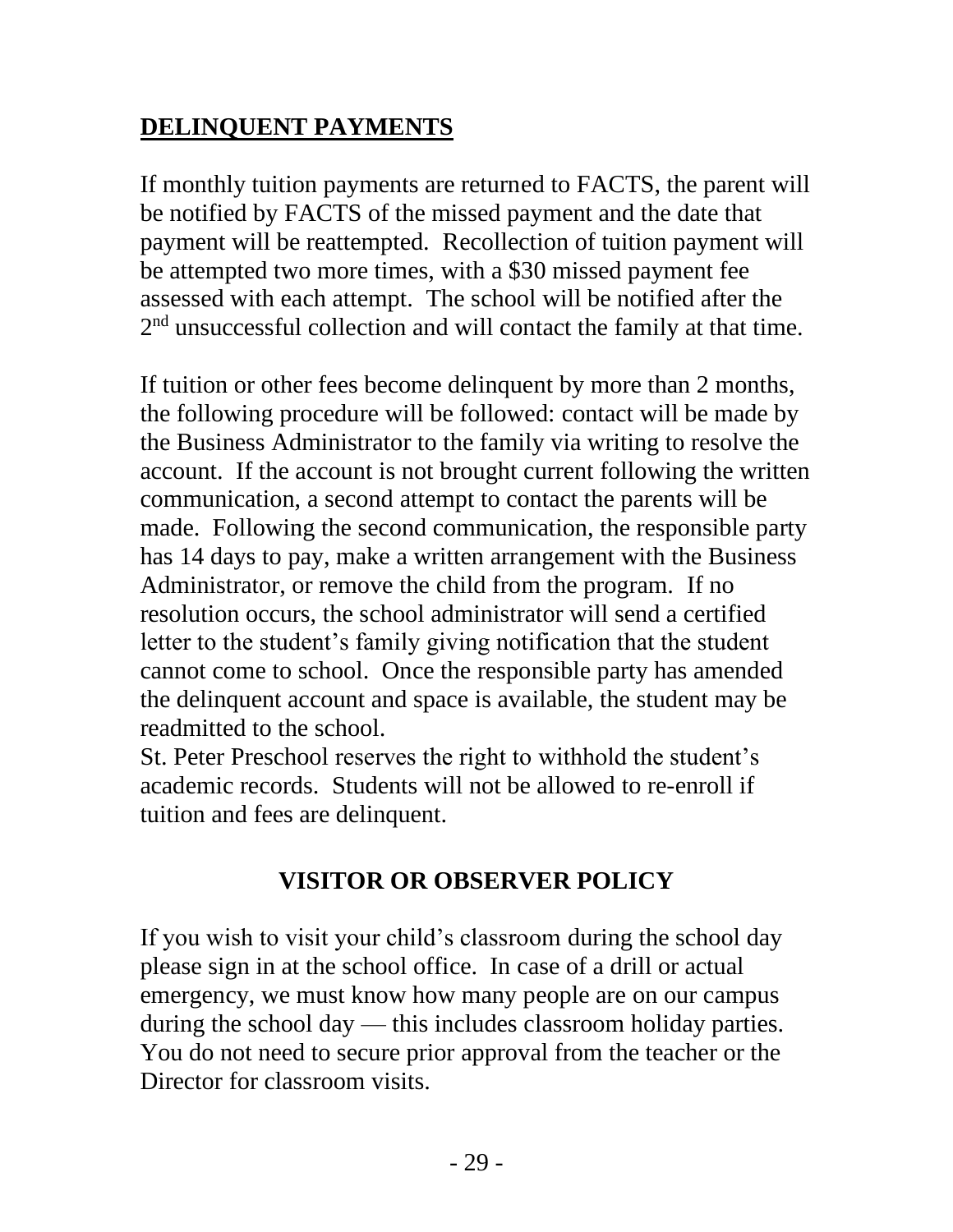To participate in classroom activities (e.g. classroom parties, festivals, school events), sign up with your child's classroom volunteer list. All volunteers must complete all necessary background checks prior to serving in classroom functions. On the day of the activity, sign in at the school office prior to entering the classroom.

#### **WEATHER RELATED SCHOOL CLOSINGS**

<span id="page-30-0"></span>Announcements of emergency school closings will be broadcast on radio and television stations on their morning broadcasts and local news websites. Listen carefully for the announcements by radio and TV stations. When Northwest Independent School District is closed, St. Peter Preschool is also closed. When Northwest ISD has delayed start, St. Peter Preschool will be closed for the day.

**Once school is in session it will not be called off early due to poor weather.** Concerned parents of children already at school may pick their children up early if they wish to do so. **Please note:** If school is canceled due to weather related emergencies all school related activities are canceled. Make-up days will not be scheduled and tuition will not be reimbursed for weather related days.

#### **WORSHIP**

<span id="page-30-1"></span>An integral part of spiritual development in children of all ages is families praying and worshiping together regularly. Families are invited to join us in worship and Sunday education.

> Sunday Education Service 9:30am—10:15am 10:30am—11:45a.m